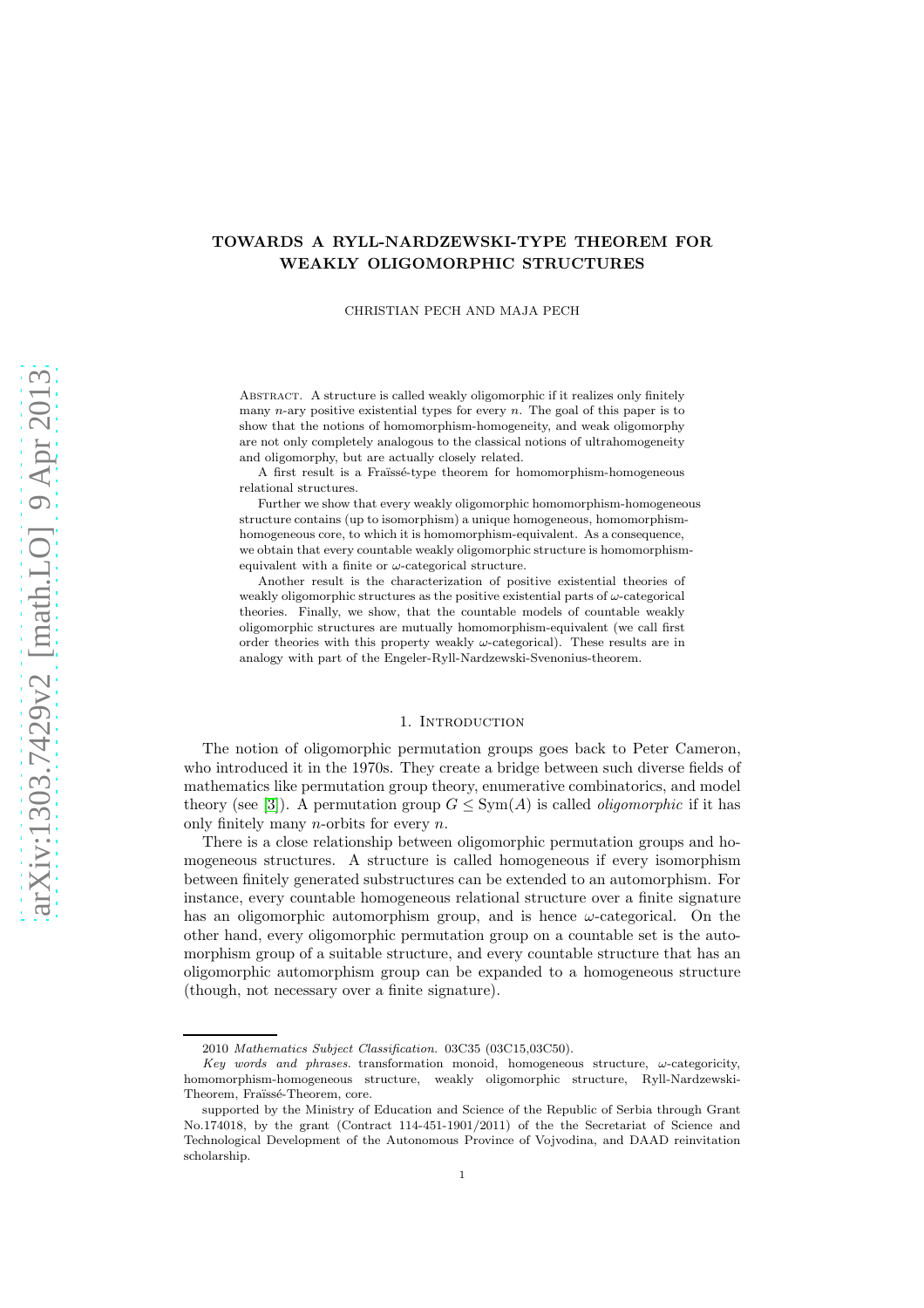In their seminal paper [\[5\]](#page-19-1), Peter Cameron and Jaroslav Nešetřil introduced several variations to the concept of homogeneity, one of them being homomorphismhomogeneity—saying that every homomorphism between finitely generated substructures of a given structure extends to an endomorphism of that structure. The relevance of this notion in the theory of transformation monoids on countable sets was realized quickly [\[6,](#page-19-2) [7,](#page-19-3) [20,](#page-19-4) [21,](#page-19-5) [22\]](#page-19-6). Also a classification theory for homomorphism-homogeneous structures emerged quickly [\[4,](#page-19-7) [8,](#page-19-8) [11,](#page-19-9) [12,](#page-19-10) [16,](#page-19-11) [17,](#page-19-12) [18\]](#page-19-13) and classes of high complexity of finite homomorphism-homogeneous structures were discovered [\[14,](#page-19-14) [24\]](#page-19-15).

Weak oligomorphy is a phenomenon that arrises naturally in the context of homomorphism-homogeneity. A countable relational structure is weakly oligomorphic if its endomorphism monoid is oligomorphic, i.e., it has of every arity only finitely many invariant relations. It is not hard to see that every homomorphismhomogeneous relational structure over a finite signature is weakly oligomorphic. Moreover, every weakly oligomorphic relational structure has a positive existential expansion that is homomorphism-homogeneous (cf. [\[19,](#page-19-16) [20,](#page-19-4) [21\]](#page-19-5)). Clearly, every oligomorphic structure is weakly oligomorphic, but the reverse does not hold e.g., there exist countably infinite homomorphism-homogeneous graphs that have a trivial automorphism group (cf. [\[5,](#page-19-1) Cor. 2.2]). However, the graph signature is finite and hence such graphs are weakly oligomorphic.

Cameron and Nešetřil in [\[5\]](#page-19-1) posed the problem to understand the phenomenon of weak oligomorphy. Of particular interest is, to characterize the (countable) structures with an oligomorphic endomorphism monoid. First steps in solving this problem were done in [\[19\]](#page-19-16) and in [\[21\]](#page-19-5). The main goal of this paper is to to understand further the nature of weakly oligomorphic structures, and thus to come closer to a satisfying answer to the problem by Cameron and Nešetřil. To this end we will create cross-links between the theory of weakly oligomorphic structures and the theory of oligomorphic structures, as well as between the theory of homomorphism-homogeneous structures and the theory of homogeneous structures.

In Section [3,](#page-2-0) we define the notion of weak oligomorphy and we show that from an algebraic point of view, this is the weakest reasonable relaxation of the notion of oligomorphy.

In Section [4](#page-3-0) we give a characterization of the ages of homomorphism-homogeneous structures in the vein of Fraïssé's Theorem by showing that a class of finite structures is the age of a homomorphism-homogeneous structure if and only if it is a homo-amalgamation class.

In Section [5](#page-9-0) we show that the existence of a homomorphism between countable weakly oligomorphic structures depends only on a relation between their ages.

In Section [6](#page-11-0) we show that every countable weakly oligomorphic homomorphismhomogeneous structure has a unique (up to isomorphism) homomorphism-equivalent substructure that is oligomorphic, homogeneous, and a core.

In Section [7](#page-16-0) we show that every countable weakly oligomorphic structure is homomorphism-equivalent to a finite or  $\omega$ -categorical structure.

In Section [8,](#page-17-0) the positive existential theories of countable weakly oligomorphic structures are characterized as the positive existential parts of  $\omega$ -categorical theories. Moreover, it is shown that the countable models of the first order theories of countable weakly oligomorphic structures are mutually homomorphism-equivalent. This, together with [\[19,](#page-19-16) Thm.3.5] gives an almost complete analogue of the Engeler-Ryll-Nardzewski-Svenonius Theorem for weakly oligomorphic structures.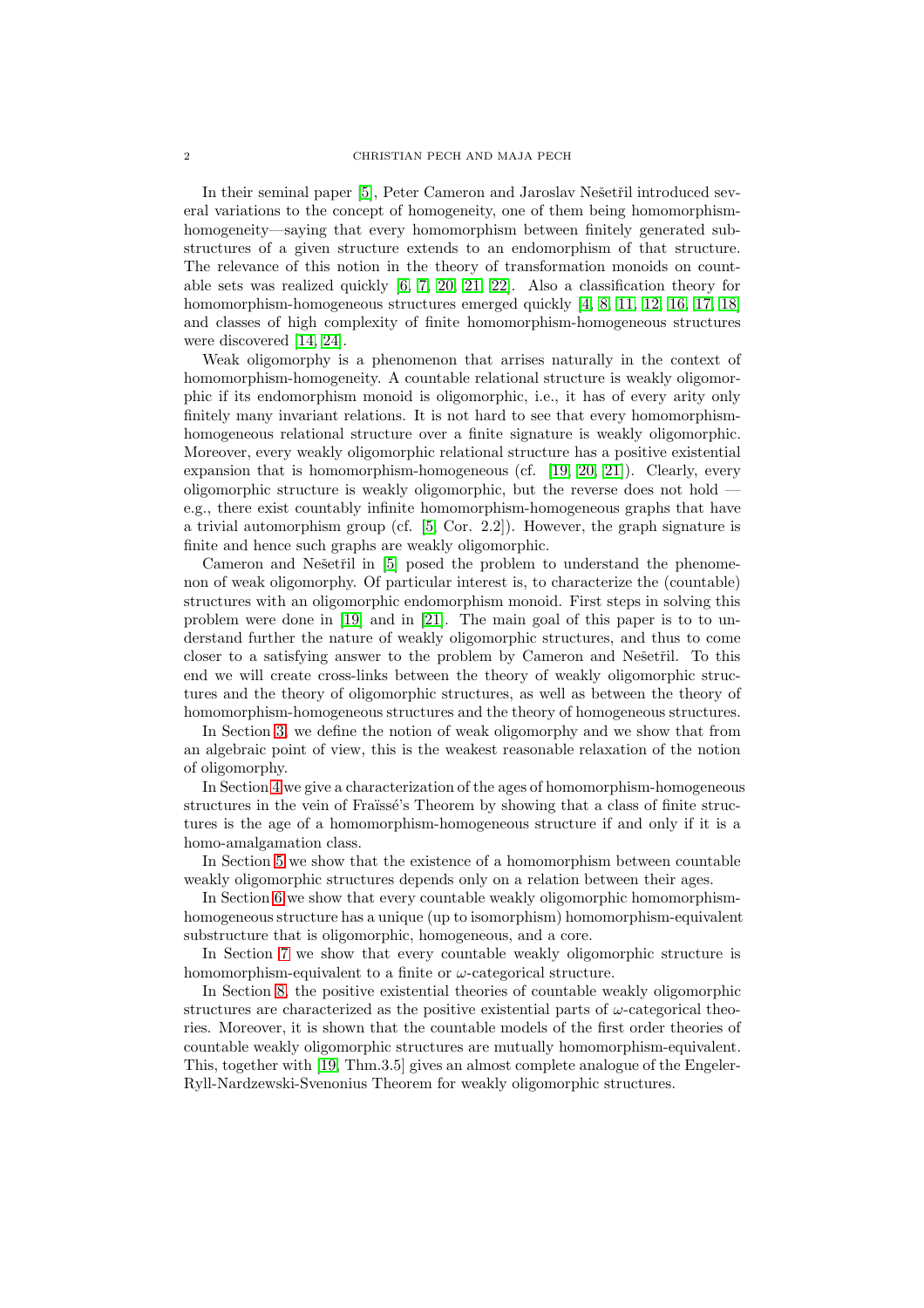#### 2. Preliminaries

The main object of study in this paper are relational structures. As a basis for our notions and notations we use Hodges' [\[10\]](#page-19-17). A relational signature is a model-theoretic signature without constant- and function symbols. A model over a relational signature will be called a *relational structure*. Note, that throughout this paper we make no other assumptions about the signatures. In particular, if not stated otherwise, we allow signatures of any cardinality. Relational structures will be denoted by bold capital letters  $A, B$ , etc., while their carriers will be denoted by usual capital letters A, B, etc., respectively.

As usual, a homomorphism between two relational structures is a function between the carriers that preserves all relations. We will use the notation  $A \rightarrow B$ as a way to say that there exists a homomorphism from **A** to **B**. If  $\mathbf{A} \to \mathbf{B}$  and  $B \to A$ , then we call A and B *homomorphism-equivalent*. It is easy to see, that homomorphism-equivalent relational structures define equivalent constraint satisfaction problems.

If  $f: \mathbf{A} \to \mathbf{B}$ , then we call **A** the *domain* of f (denoted by dom(f)), and **B**, the *codomain* (denoted by cdom(f)). Moreover, the structure induced by  $f(A)$  is called the *image* of f (denoted by  $\text{img}(f)$ ).

*Epimorphisms* are surjective homomorphisms, *monomorphisms* are injective homomorphisms, and isomorphisms are bijective homomorphisms whose inverse is a homomorphism, too. *Embeddings* are monomorphisms that not only preserve relations but also reflect them. That is, a monomorphism is an embedding if and only if it is an isomorphism to its image.

<span id="page-2-0"></span>As a final note, in this paper under a countable set we understand a finite or countably infinite set.

## 3. Weakly oligomorphic structures

In [\[3\]](#page-19-0), Peter Cameron introduced the notion of oligomorphic permutation groups (though the notion was created already in the 1970s). A structure  $\bf{A}$  is called *oligomorphic* if its automorphism group is oligomorphic.

Before coming to the definition of weakly oligomorphic structures, we have to recall some model theoretic notions: Let  $\Sigma$  be a relational signature, and let  $L(\Sigma)$ be the language of first order logics with respect to  $\Sigma$ . Let **A** be a  $\Sigma$ -structure. For a formula  $\varphi(\bar{x})$  (where  $\bar{x} = (x_1, \ldots, x_n)$ ), we define  $\varphi^{\mathbf{A}} \subseteq A^n$  as the set of all n-tuples  $\bar{a}$  over A such that  $A \models \varphi(\bar{a})$ . More generally, for a set  $\Phi$  of formulae from L with free variables from  $\{x_1, \ldots, x_n\}$ , we define  $\Phi^{\mathbf{A}}$  as the intersection of all relations  $\varphi^{\mathbf{A}}$  where  $\varphi$  ranges through  $\Phi$ . We call  $\Phi$  a *type*, and  $\Phi^{\mathbf{A}}$  the relation defined by  $\Phi$  in  $A$ .

If  $\Phi^{\mathbf{A}} \neq \emptyset$ , then we say that **A** realizes  $\Phi$ . We call  $\Phi$  *positive existential*, or *positive primitive*, if it consists just of positive existential, or positive primitive formulae, respectively.

For a relation  $\varrho \subseteq A^n$  by  $\text{Tp}^+_{\mathbf{A}}(\varrho)$  we denote the set of all positive existential formulae  $\varphi(\bar{x})$  such that  $\varrho \subseteq \varphi^{\mathbf{A}}$ . This is the positive existential type defined by  $\varrho$ with respect to **A**. With  $\text{Tp}^0_{\mathbf{A}}(\varrho)$  we will denote the quantifier free part of  $\text{Tp}^+_{\mathbf{A}}(\varrho)$ .

Let us now come to the definition of the structures under consideration in this paper.

Definition ([\[20,](#page-19-4) [21\]](#page-19-5)). A relational structure A is called *weakly oligomorphic* if for every arity there are just finitely many relations that can be defined by positive existential types.

One can argue that it would be more appropriate to define a structure A to be weakly oligomorphic if its endomorphism monoid is *oligomorphic* (i.e. there are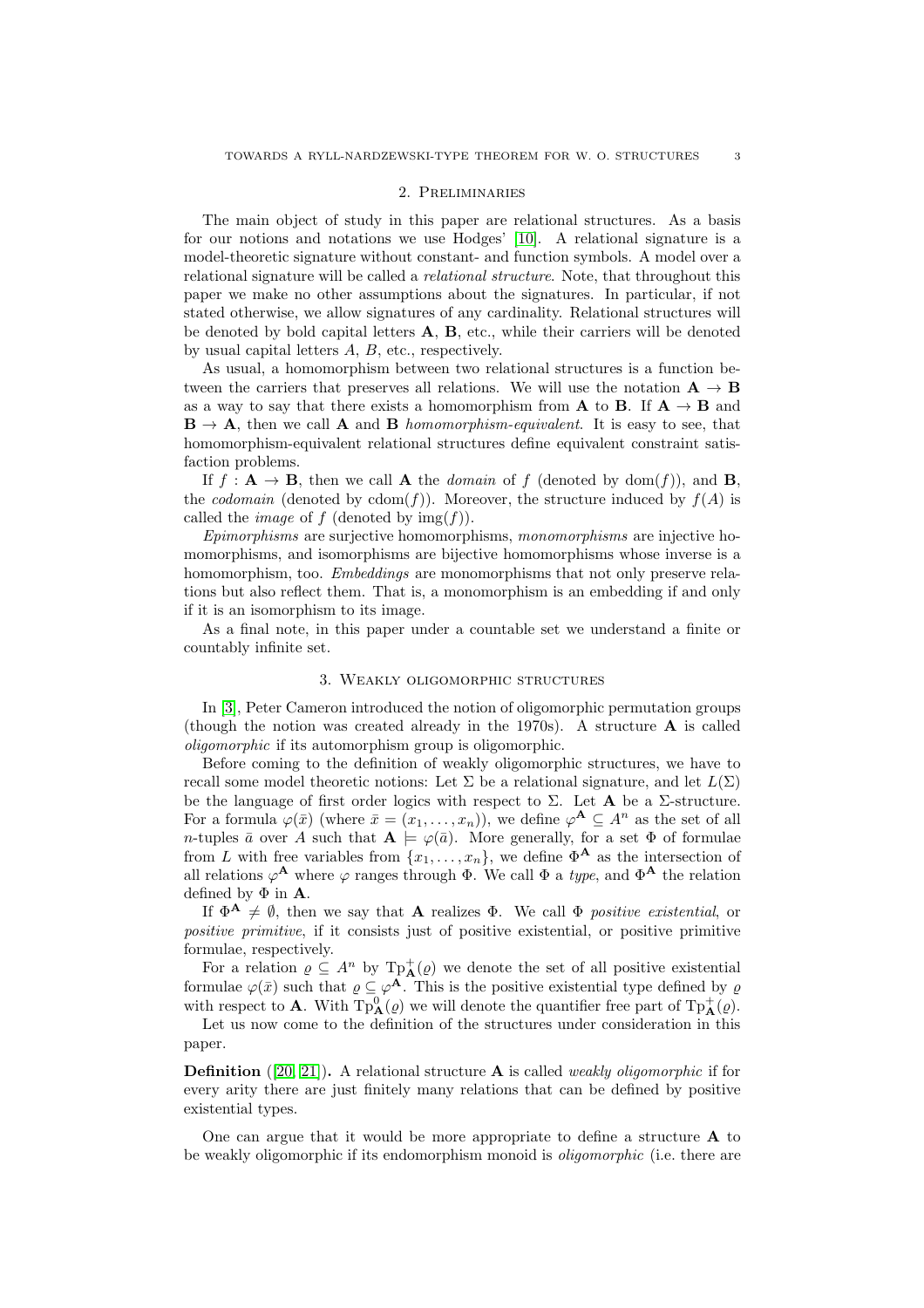just finitely many invariant relations of  $\text{End}(\mathbf{A})$  of any arity). However, there is no need to worry, since, at least for countable structures, these two definitions are equivalent:

<span id="page-3-4"></span>Proposition 3.1 ([\[20,](#page-19-4) Prop. 2.2.5.1], [\[21,](#page-19-5) Thm. 6.3.4]). *A countable structure* A *is weakly oligomorphic if and only if* End(A) *is oligomorphic.*

Clearly, if a structure is oligomorphic, then it is also weakly oligomorphic.

In principle, it is possible to introduce an even weaker notion of weak oligomorphy. Recall that *an* n*-ary polymorphism* of a structure A is a homomorphism from  ${\bf A}^n$  to **A**. The collection of all polymorphisms of **A** forms a clone (cf. [\[23,](#page-19-18) [25\]](#page-20-0)) and is denoted by  $Pol(A)$ . We could call  $Pol(A)$  oligomorphic if it has of every arity just finitely many invariant relations. However, the following Proposition will show that (at least in the countable case) this does not lead to a strictly weaker notion.

Proposition 3.2 (cf. [\[15,](#page-19-19) Thm.2.8]). *Let* A *be a countable relational structure. Then the following are equivalent:*

- <span id="page-3-2"></span><span id="page-3-1"></span>*(a)* Pol(A) *has of every arity just finitely many invariant relations,*
- <span id="page-3-3"></span>*(b) for every arity there are just finitely many relations that can be defined by positive primitive types,*
- *(c)* A *is weakly oligomorphic.*

*Proof.*  $((a) \Rightarrow (b))$  $((a) \Rightarrow (b))$  $((a) \Rightarrow (b))$  $((a) \Rightarrow (b))$  $((a) \Rightarrow (b))$  Every relation definable by a set of positive primitive formulae is invariant under  $Pol(A)$ . Hence, the set of definable relations of a given arity is a subset of the set of invariant relations of this arity.

 $((b) \Rightarrow (c)$  $((b) \Rightarrow (c)$  $((b) \Rightarrow (c)$  $((b) \Rightarrow (c)$  Every positive existential formula is equivalent to a finite disjunction of positive primitive formulae. Thus, the set of relations of arity  $n$  definable by positive existential formulae is obtained from the set of relations definable by positive primitive formulae by closing the latter one with respect to finite unions. If there are just finitely many relations definable by sets of positive primitive formulae, then the closure with respect to finite unions will not produce an infinite set of relations.

 $((c) \Rightarrow (a))$  $((c) \Rightarrow (a))$  $((c) \Rightarrow (a))$  $((c) \Rightarrow (a))$  $((c) \Rightarrow (a))$  From Proposition [3.1,](#page-3-4) it follows that End(A) is oligomorphic. However, End(A) ⊂ Pol(A). Hence the set of invariant relations of Pol(A) is contained in the set of invariant relations of  $\text{End}(\mathbf{A})$ . This finishes the proof.

#### 4. Homomorphism-homogeneity and amalgamation

<span id="page-3-0"></span>Recall that *the age of a relational structure* is the class of finite structures embeddable into it.

Definition. Let C be a class of finite relational structures over the same signature. We say that C has the

**Joint Embedding Property (JEP):** if for all  $A, B \in \mathcal{C}$ , there exists a  $C \in$ C such that both A and B are embeddable into C:



**Hereditary Property (HP):** if for all  $A \in \mathcal{C}$ , and for all  $B \leq A$ , we have that  $\mathbf{B} \in \mathcal{C}$ ,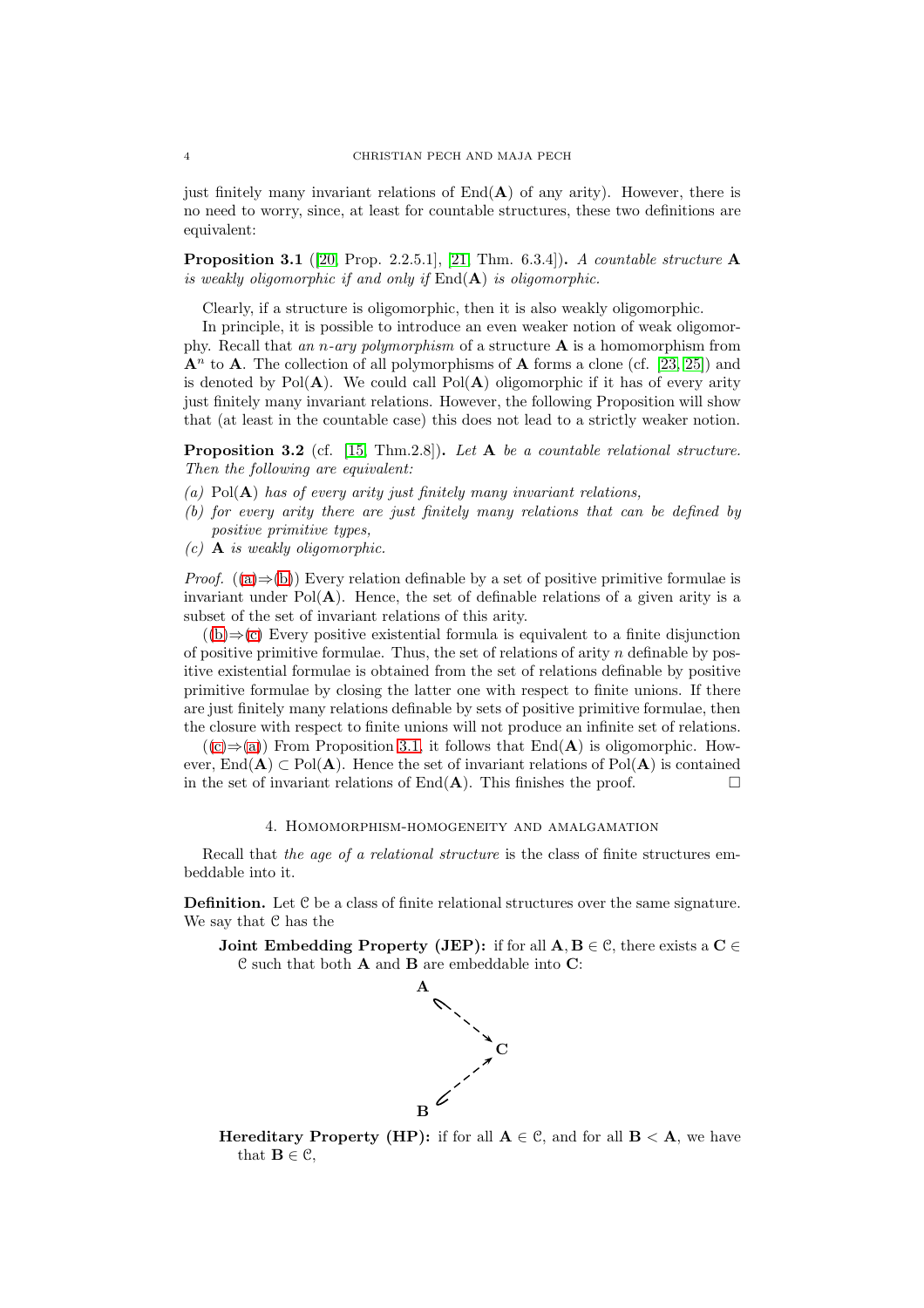Amalgamation property (AP): if for all  $A, B_1, B_2 \in \mathcal{C}$ , and for all embeddings  $f_1 : \mathbf{A} \hookrightarrow \mathbf{B_1}$ ,  $f_2 : \mathbf{A} \hookrightarrow \mathbf{B_2}$  there exist  $\mathbf{C} \in \mathcal{C}$ , and embeddings  $g_1 : \mathbf{B_1} \hookrightarrow \mathbf{C}$  and  $g_2 : \mathbf{B_2} \hookrightarrow \mathbf{C}$  such that the following diagram commutes:



**Homo-Amalgamation Property (HAP):** if for all  $A, B_1, B_2 \in \mathcal{C}, f_1$ :  $\mathbf{A} \to \mathbf{B_1}$ , and for every embedding  $f_2 : \mathbf{A} \to \mathbf{B_2}$  there exist  $\mathbf{C} \in \mathcal{C}$ , an embedding  $g_1 : \mathbf{B}_1 \hookrightarrow \mathbf{C}$ , and a homomorphism  $g_2 : \mathbf{B}_2 \to \mathbf{C}$  such that the following diagram commutes:



A basic theorem by Roland Fraïssé states that a class of finite structures of the same type is the age of a countable structure if and only if

- (1) it is isomorphism-closed,
- (2) it has only countably many isomorphism types,
- (3) it has the HP and the JEP.

Another central result of Fraïssé is the characterization of the ages of homogeneous structures. We quote the formulation due to Cameron (cf. [\[3,](#page-19-0) (2.12-13)]):

**Theorem 4.1** (Fraïssé  $([9])$  $([9])$  $([9])$ ). *A class*  $C$  *of finite relational structures is the age of some countable homogeneous relational structure if and only if*

- *(i) it is closed under isomorphism,*
- *(ii) it has only countably many isomorphism types,*
- *(iii) it has the HP and the AP.*

*Moreover, any two countable homogeneous relational structures with the same age are isomorphic.*

A class of finite structures over the same signature, that is isomorphism-closed and that has the HP, and the AP, is called *Fraüssé-class*.

In [\[5\]](#page-19-1), Peter Cameron and Jaroslav Nešetřil introduced the notion of homomorphismhomogeneous structure. A *local homomorphism* of a structure A is a homomorphism from a finite substructure of A to A.

**Definition** (Cameron, Nešetřil). A structure **A** is called *homomorphism-homogeneous* if every local homomorphism of A can be extended to an endomorphism of A.

As a straight forward adaptation of the notion of weakly homogeneous structure (cf. [\[10,](#page-19-17) Sec.6.1]), it will be useful to introduce the notion of a weakly homomorphism-homogeneous structure:

Definition. A structure A is called *weakly homomorphism-homogeneous* if whenever  $B \leq C$  are finite substructures of **A**, then every homomorphism  $f : B \to A$ extends to C.

Clearly, a countable structure is weakly homomorphism-homogeneous if and only if it is homomorphism-homogeneous.

The concept of weak homomorphism-homogeneity is closely related to other model theoretic notions, via the notion of weak oligomorphy.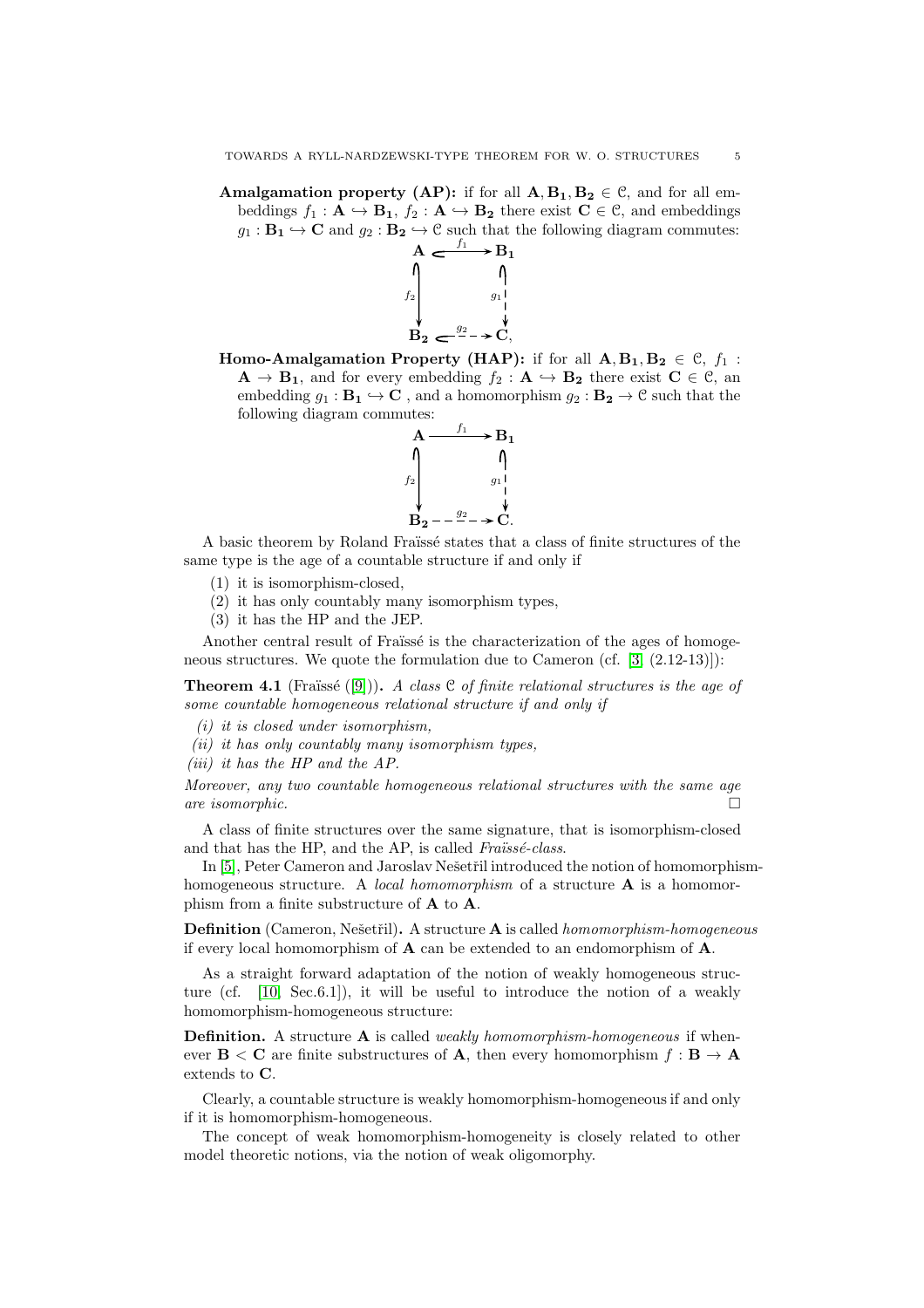**Definition.** A structure **A** is called *endolocal* if for any relation  $\rho \subseteq A^n$  we have that  $\varrho$  is definable by a positive existential type if and only if for all  $\bar{a} \in \varrho, \bar{b} \in A^n$ holds that if  $\text{Tp}^0_{\mathbf{A}}(\bar{a}) \subseteq \text{Tp}^0_{\mathbf{A}}(\bar{b}),$  then  $\bar{b} \in \varrho$ .

Another, perhaps more transparent definition of endolocality is the following:

Lemma 4.2. *A structure* A *is endolocal if and only if the set of relations definable by positive existential types in* A *coincides with the set of relations that are invariant under local homomorphisms of* A*.*

The following characterization of weak homomorphism-homogeneity for weakly oligomorphic structures will be of good help in later proofs. It first appeared in [\[20\]](#page-19-4).

<span id="page-5-2"></span>Proposition 4.3 ([\[21,](#page-19-5) Thm.6.1]). *Let* A *be a weakly oligomorphic structure. Then the following are equivalent:*

- *(a)* A *is weakly homomorphism-homogeneous,*
- *(b)* A *is endolocal,*
- *(c) every positive existential formula in the language of* A *is equivalent in* A *to a quantifier free positive formula.*

We continue with an analogue of Fraïssé's Theorem for homomorphism-homogeneous structures:

<span id="page-5-1"></span><span id="page-5-0"></span>Theorem 4.4. *(a) The age of any homomorphism-homogeneous structure has the HAP.*

- *(b) If a class* C *of finite relational structures is isomorphism-closed, has only a countable number of isomorphism types, and has the HP, the JEP, and the HAP, then there is a countable homomorphism-homogeneous structure* H *whose age is equal to* C*.*
- *Proof.* About [\(a\)](#page-5-0): Let H be a homomorphism-homogeneous relational structure and let C be its age. Let  $\mathbf{A}, \mathbf{B}_1, \mathbf{B}_2 \in \mathcal{C}$ , and let  $f_1 : \mathbf{A} \to \mathbf{B}_1$  be a homomorphism and  $f_2 : \mathbf{A} \to \mathbf{B_2}$  an embedding. Without loss of generality, we can assume that  $A \leq B_2$ ,  $f_2$  is the identical embedding, and  $B_1, B_2 \leq H$ .

Since  $f_1$  is also a homomorphism from **A** to **H**, and **H** is homomorphismhomogeneous, it follows that  $f_1$  can be extended to a  $g \in \text{End}(\mathbf{H})$ .

Further, we define

- $g_2 := g|_{\mathbf{B_2}}$
- $\mathbf{C} := \text{img}(g_2) \cup \mathbf{B_1}$ , and

•  $g_1$  to be the identical embedding from  $\mathbf{B}_1$  to  $\mathbf{C}$ . Then we obtain the following commuting diagram

$$
\begin{array}{ccc}\nA & f_1 & B_1 \\
\uparrow & & \uparrow \\
\leq & & \leq & g_1 \\
\downarrow & & & \leq & g_2 \\
B_2 & g_2 & & & \nearrow\n\end{array}
$$

Indeed, for  $a \in A$  we have

$$
g_1(f_1(a)) = f_1(a) = g(a) = g_2(a) = g_2(f_2(a)),
$$

so this diagram commutes, and hence the age of H has the HAP.

About [\(b\)](#page-5-1): Our goal is to construct a countable homomorphism-homogeneous structure  $H$  whose age is equal to  $C$ .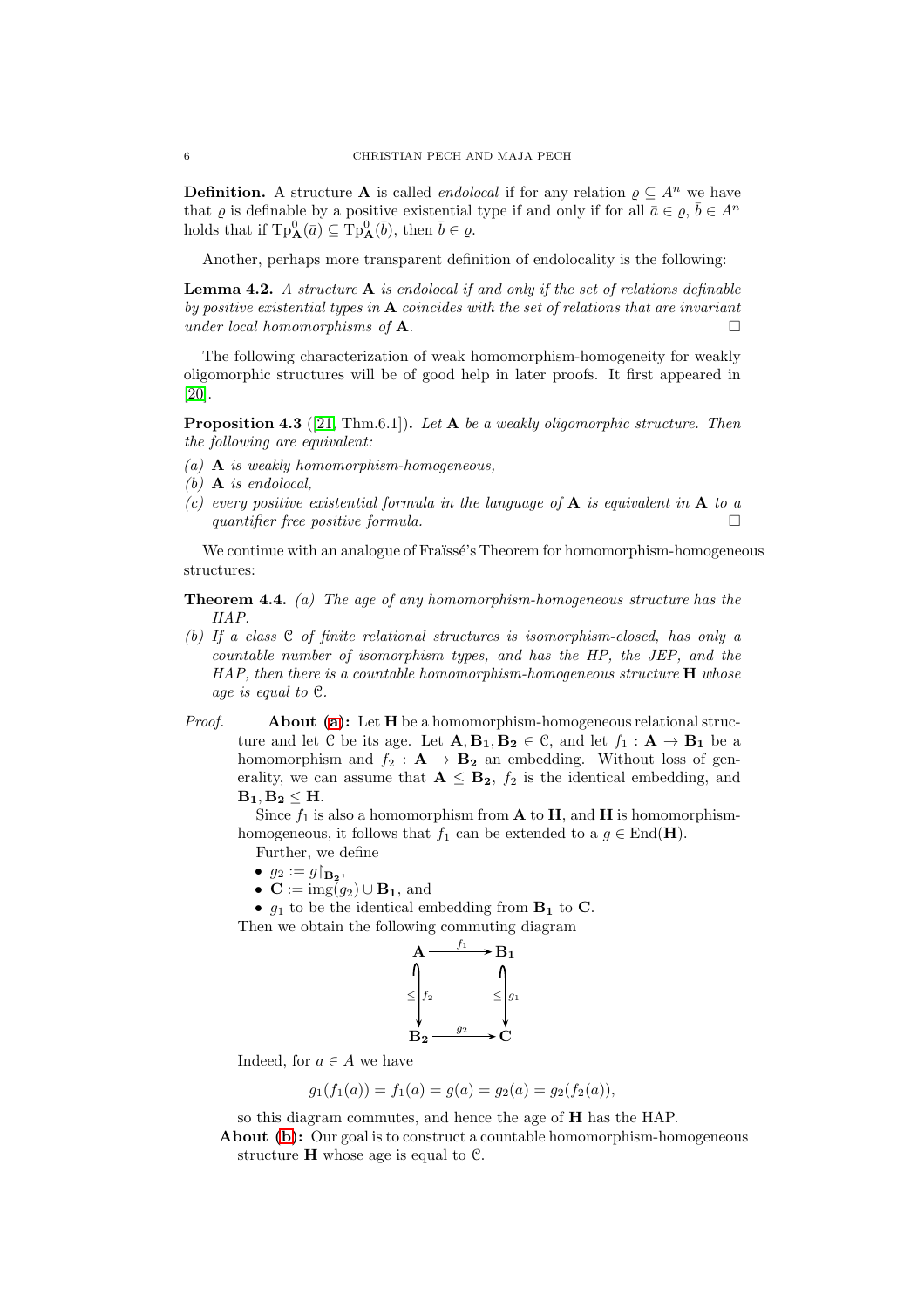Since  $C$  has a countable number of isomorphism classes, we can choose a representative from each class thus obtaining a countable set of structures. Denote this set by  $\mathcal R$  and well-order  $\mathcal R$  like  $\omega$ .

<span id="page-6-1"></span>We aim to construct a chain  $H_i$ ,  $i \in \mathbb{N}$ , of structures from  $\mathcal{C}$  such that the following holds:

- (I) If  $\mathbf{A}, \mathbf{B} \in \mathcal{C}$ , where  $\mathbf{A} < \mathbf{B}$ , then for each homomorphism  $f : \mathbf{A} \to \mathbf{H}_i$ , for some  $i \in \mathbb{N}$ , there are  $j > i$  and a homomorphism  $g : \mathbf{B} \to \mathbf{H}_i$ which extends f.
- <span id="page-6-0"></span>(II) For every  $A \in \mathcal{C}$  there exists an  $i \in \mathbb{N}$  such that A is embeddable in  $\mathbf{H}_i.$

We claim that the union  $\mathbf{H} = \bigcup_{i \in \mathbb{N}} \mathbf{H}_i$  of such a chain of structures is going to be a countable homomorphism-homogeneous structure with age C.

First of all, note that if for each  $i \in \mathbb{N}$ , the age of  $H_i$  is included in  $\mathcal{C}$ , then the age of  $\mathbf{H} = \bigcup_{i \in \mathbb{N}} \mathbf{H}_i$  is also included in  $\mathcal{C}$ .

On the other hand, take some  $A \in \mathcal{C}$ . Then from [\(II\)](#page-6-0) it follows that A is embeddable into some  $H_i$ , and, therefore, also into H, showing that it is in the age of H.

It is left to show that H is weakly homomorphism-homogeneous. Let  $\mathbf{A} \leq \mathbf{B}$  be two finite substructures of **H**, and let  $f : \mathbf{A} \to \mathbf{H}$  be a local homomorphism. Then, since  $f(A)$  is finite and  $\mathbf{H} = \bigcup_{i \in \mathbb{N}} \mathbf{H}_i$ , there exists some  $i \in \mathbb{N}$  such that  $f(\mathbf{A}) < \mathbf{H}_i$ . Thus, by [\(I\)](#page-6-1) there is a  $j > i$  and a homomorphism  $g : \mathbf{B} \to \mathbf{H}_i$  that extends f, i.e. the following diagram commutes:



This implies that **H** is weakly homomorphism-homogeneous.

To conclude, the structure H, which is the union of the chain of structures fulfilling conditions [\(I\)](#page-6-1) and [\(II\)](#page-6-0), is weakly homomorphism-homogeneous (and thus, since it is countable, also homomorphism-homogeneous), and it has C as its age.

It remains to construct the chain. In addition to the above defined set R, we define set P of pairs of structures  $(A, B)$  such that  $A, B \in \mathcal{C}$ , and  $A \leq B$ . We choose  $\mathcal{P}$  so that it contains representatives from each isomorphism class of such pairs. Hence, P is a countable set. Now choose a bijection  $\pi : 2\mathbb{N} \times \mathbb{N} \to \mathbb{N}$  such that for every  $i \in 2\mathbb{N}, j \in \mathbb{N}$  holds  $\pi(i, j) \geq i$ . Then the construction goes by induction as follows:

Take the first structure from  $\mathcal{R}$  and denote it by  $\mathbf{H}_0$ .

<span id="page-6-2"></span>**Step 1:** Suppose that we have constructed  $H_k$ , for k even. We proceed as follows: For given  $H_k$  we list all the triples  $(A_{kl}, B_{kl}, f_{kl})$ , where  $(\mathbf{A}_{kl}, \mathbf{B}_{kl}) \in \mathcal{P}$  and  $f_{kl} : \mathbf{A}_{kl} \to \mathbf{H}_k$  is a homomorphism (there are just countably many such triples).

> In the next step, we find i and j such that  $\pi(i, j) = k$ . Since  $i \leq$  $\pi(i, j) = k$ , it follows that the triple  $(\mathbf{A}_{ij}, \mathbf{B}_{ij}, f_{ij})$  was already determined as a member of the list for  $H_i$  in one of the previous iterations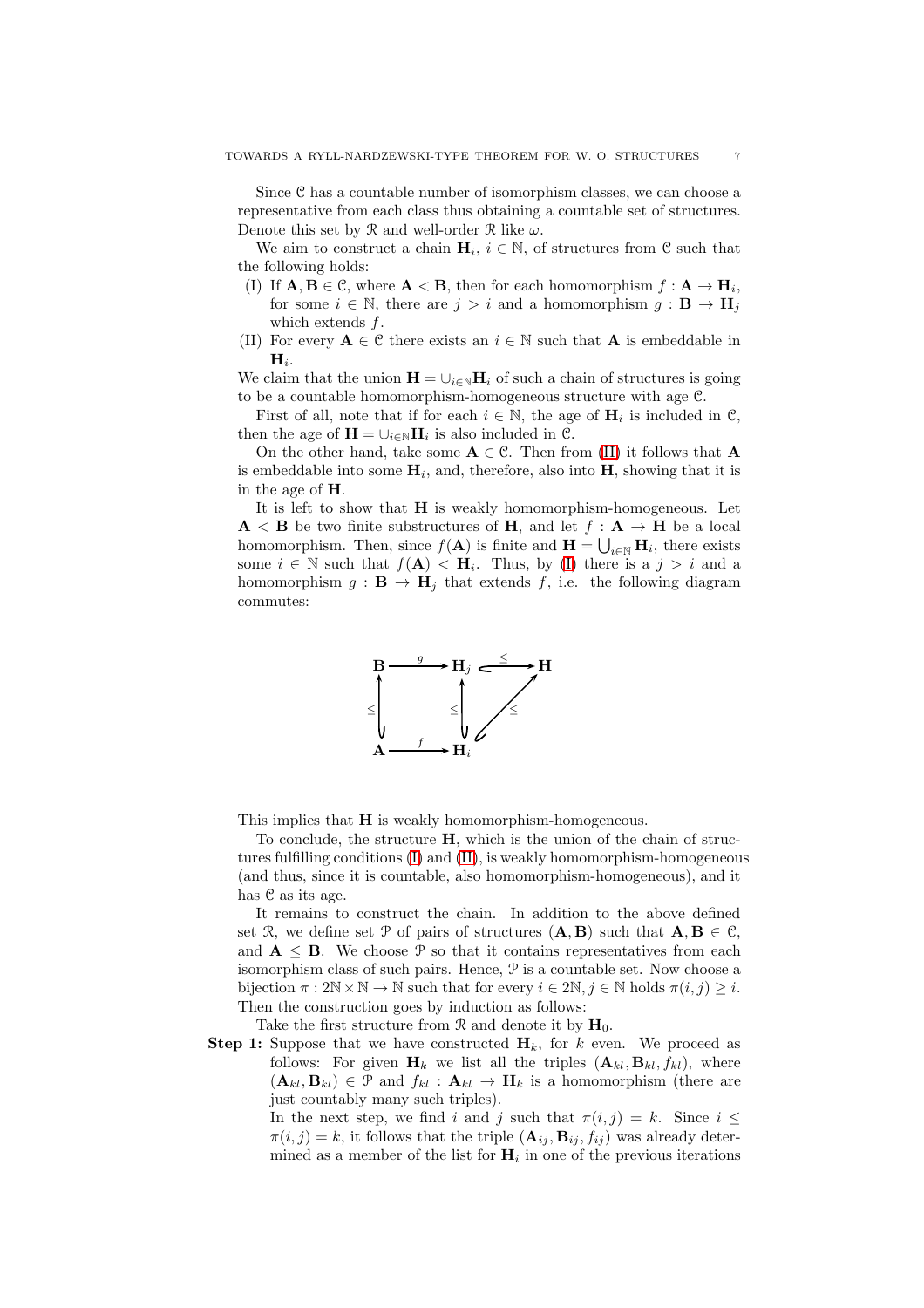$\mathbf{B}_{ij} \longrightarrow \mathbf{H}_{k+1}$ 

gij



with  $g_{ij} \upharpoonright_{\mathbf{A}_{ij}} = f_{ij}$ , and obtain the structure  $\mathbf{H}_{k+1}$ . (Note that  $\mathbf{H}_{k+1}$ can be always chosen in such a way that  $H_k \n\t\le H_{k+1}$  by taking for  $\mathbf{H}_{k+1}$  the appropriate structure from the isomorphism class, i.e. by changing the representative of the class.)

<span id="page-7-0"></span>**Step 2:** Suppose that we have constructed  $\mathbf{H}_k$ , for k odd. Take the next structure  $A \in \mathcal{R}$ . By JEP, there exists  $H_{k+1}$  such that both  $H_k$  and A are embeddable into it:



Together, Step [1](#page-6-2) and Step [2](#page-7-0) form the induction step.

This completes the description of the construction. It is left to prove that the constructed chain fulfills conditions [\(I\)](#page-6-1) and [\(II\)](#page-6-0):

**About** [\(I\)](#page-6-1): We identify a given triple  $(A, B, f)$  in the list for  $H_i$  in the construction. Let it be  $(\mathbf{A}_{il}, \mathbf{B}_{il}, f_{il})$ . Compute  $j := \pi(i, l)$ . The requested g and  $H_j$  are those that appear on the diagram for the construction of  $\mathbf{H}_{i+1}$ :



About [\(II\)](#page-6-0): Follows immediately from Step [2](#page-7-0) in the construction.

 $\Box$ 

A class of finite relational structures over the same signature, that is closed under isomorphism and that has the HP, the JEP, and the HAP will be called *homo-amalgamation class*.

Note that, in contrast to Fraïssé's construction, the construction of a homomorphismhomogeneous structure from an age does not guaranty the uniqueness of the result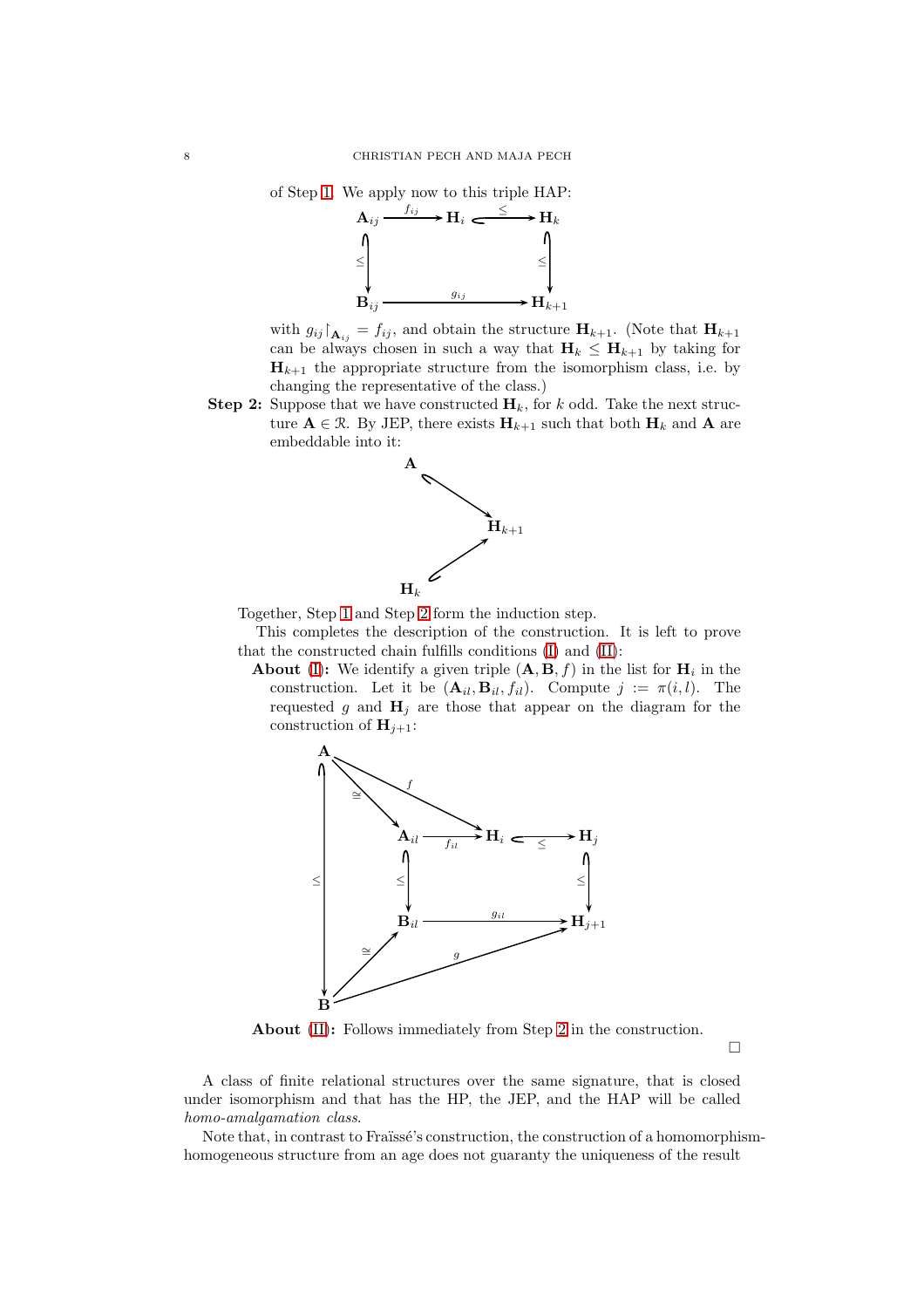up to isomorphism. Indeed, all countably infinite linear orders are homomorphismhomogeneous and have as the age the class of all finite linear orders. Let us therefore have a look, how the different homomorphism-homogeneous structures with the same age are interrelated.

**Definition.** Let **H** and **H'** be two relational structures. We write  $H \preceq_h H'$  if

- Age( $\mathbf{H}$ )  $\supseteq$  Age( $\mathbf{H}'$ ), and
- for all finite  $A \leq B \leq H$  we have that every homomorphism from A to H<sup>'</sup> extends to a homomorphism from  $B$  to  $H'$ .

An easy observation is:

#### **Lemma 4.5.** *If* **H** *is countable and*  $\mathbf{H} \preceq_h \mathbf{H}'$ *, then*  $\mathbf{H} \to \mathbf{H}'$ *.*

<span id="page-8-0"></span>Proposition 4.6. *Let* H *and* H′ *be two relational structures.*

- (a) If  $H \leq_h H'$ , and H is weakly homomorphism-homogeneous, then  $H'$  is weakly *homomorphism-homogeneous, too.*
- <span id="page-8-2"></span>(b) If  $H'$  is weakly homomorphism-homogeneous, and  $Age(H) = Age(H')$ , then  $\mathbf{H} \preceq_h \mathbf{H}'$ .
- *Proof.* About [\(a\)](#page-8-0): Let  $A'$ ,  $B'$  be finite substructures of  $H'$ , such that  $A' \leq$ **B'**, and let  $f' : A' \to H'$  be a local homomorphism. Since Age(**H**) 2 Age( $\mathbf{H}'$ ), and  $\mathbf{A}', \mathbf{B}' \in \text{Age}(\mathbf{H}')$ , it follows that there is a  $\mathbf{B} \leq \mathbf{H}$ , such that  $\mathbf{B} \cong \mathbf{B}'$ . Further, since  $\mathbf{A}' \leq \mathbf{B}'$ , it follows that there is an  $\mathbf{A} \leq \mathbf{B}$ , such that  $\mathbf{A} \cong \mathbf{A}'$ , and that the following diagram commutes:



where  $\psi$  is any isomorphism,  $\varphi$  is obtained by restricting  $\psi$ . Since  $\mathbf{H} \preceq_h \mathbf{H}'$ , the homomorphism  $f' \circ \varphi : \mathbf{A} \to \mathbf{H}'$  has an extension g to **B**, as depicted in the following commuting diagram:

<span id="page-8-1"></span>

Now we define  $g' := g \circ \psi^{-1}$ . Using diagram [\(1\)](#page-8-1), it can easily be checked that this is an extension of  $f'$  to  $\mathbf{B}'$ . This shows that  $\mathbf{H}'$  is weakly homomorphismhomogeneous.

About [\(b\)](#page-8-2): It suffices to show that for a given finite structure A with  $A \leq$  $\mathbf{B} \leq \mathbf{H}$ , and a homomorphism  $f: \mathbf{A} \to \mathbf{H}'$ , we can always extend f to a homomorphism from  $B$  to  $H'$ .

Note that  $\mathbf{A}, \mathbf{B} \in \text{Age}(\mathbf{H}) = \text{Age}(\mathbf{H}')$ . Then there exists a  $\mathbf{B}' \leq \mathbf{H}'$ , such that  $\mathbf{B} \cong \mathbf{B}'$ . Let  $\mathbf{A}' \leq \mathbf{B}'$  such that  $\mathbf{A}' \cong \mathbf{A}$ , and let  $\varphi : \mathbf{A} \to \mathbf{A}'$ ,  $\psi$ :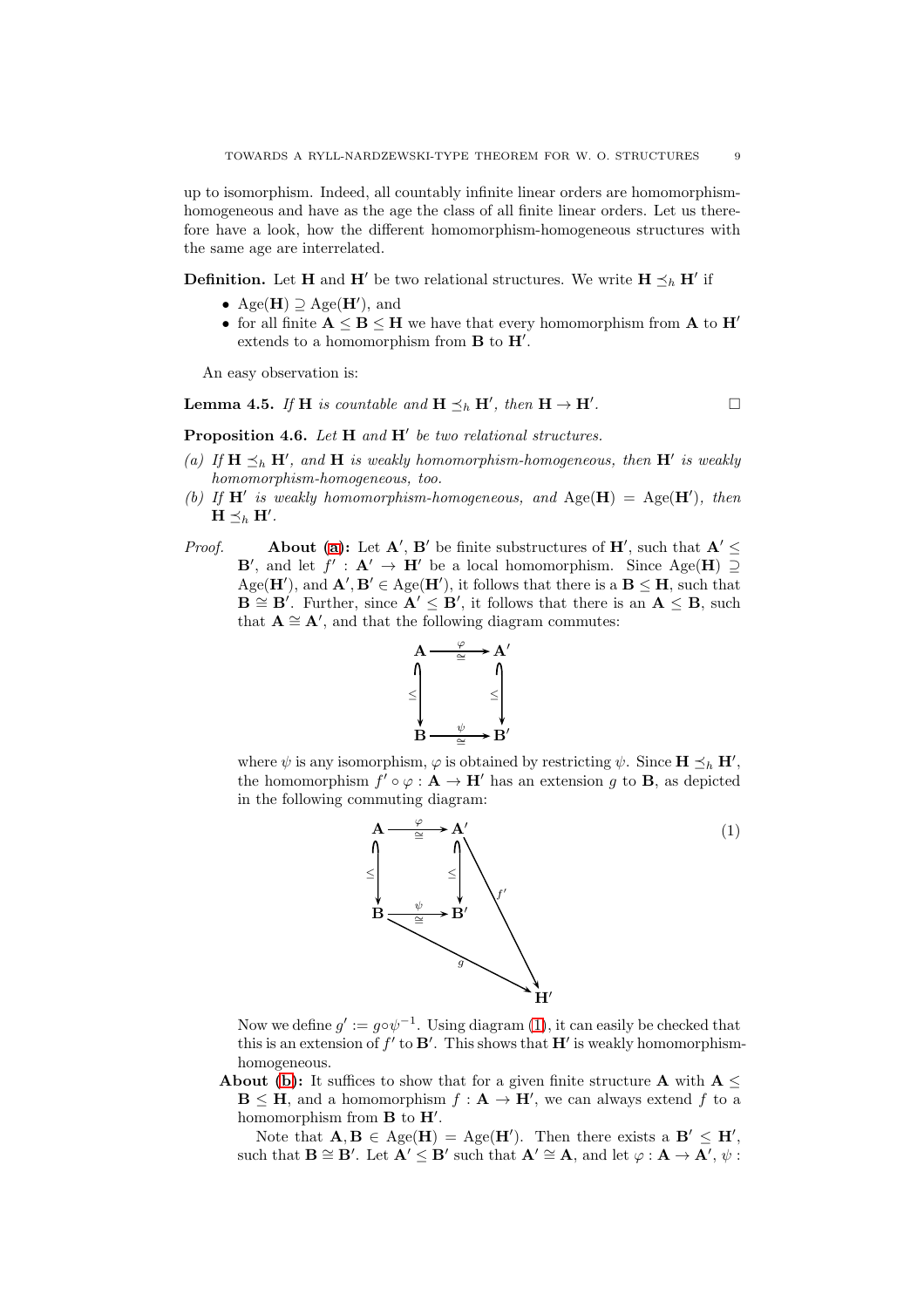$\mathbf{B} \to \mathbf{B}'$  be isomorphisms that make the following diagram commutative:



Let  $f' := f \circ \varphi^{-1}$ . Then f' is a homomorphism from  $\mathbf{A}'$  to  $\mathbf{H}'$ . Since H′ is weakly homomorphism-homogeneous, there exists a homomorphism  $g' : \mathbf{B'} \to \mathbf{H'}$  that extends  $f'$ :



We define  $g := g' \circ \psi$ . It is easily checked that g extends f to a homomorphism from **B** to **H'**. Thus **H**  $\preceq_h$  **H'**.

 $\Box$ 

The second part of the previous Proposition gives the interrelation of any two homomorphism-homogeneous countable structures with the same age:

Corollary 4.7. *Let* A*, and* B *be two weakly homomorphism-homogeneous structures with the same age. Then*  $A \preceq_h B$  *and*  $B \preceq_h A$ *. In particular, any two countable homomorphism-homogeneous relational structures with the same age are homomorphism-equivalent.*

*Remark.* A binary relation similar to  $\leq_h$  appeared in [\[5\]](#page-19-1) in the context of a Fraüssétype theorem for monomorphism homogeneous structures.

### <span id="page-9-0"></span>5. Homomorphisms between weakly oligomorphic structures

In this section we collect some results about the existence of homomorphisms between weakly oligomorphic structures.

Definition. Let A, B be two classes of relational structures over a common signature. We say, that A *projects* onto B (written  $A \rightarrow B$ ) if for every  $A \in A$  there exists a  $\mathbf{B} \in \mathcal{B}$ , such that  $\mathbf{A} \to \mathbf{B}$ .

Clearly, for two relational structures **A** and **B**, the condition  $Age(A) \rightarrow Age(B)$ is necessary for  $A \rightarrow B$ . In the following we will prove that if A, is countable, and B is weakly oligomorphic, then this condition is also sufficient. Before coming to the prove of this claim, let us prove a more specific result about weakly homomorphismhomogeneous relational structures.

<span id="page-9-1"></span>Proposition 5.1. *Let* A*,* B *be a relational structures over the same signature such that* Age( $\mathbf{A}$ )  $\rightarrow$  Age( $\mathbf{B}$ )*, and suppose that*  $\mathbf{A}$  *is countable, and that*  $\mathbf{B}$  *is weakly oligomorphic and weakly homomorphism-homogeneous. Then*  $A \rightarrow B$ .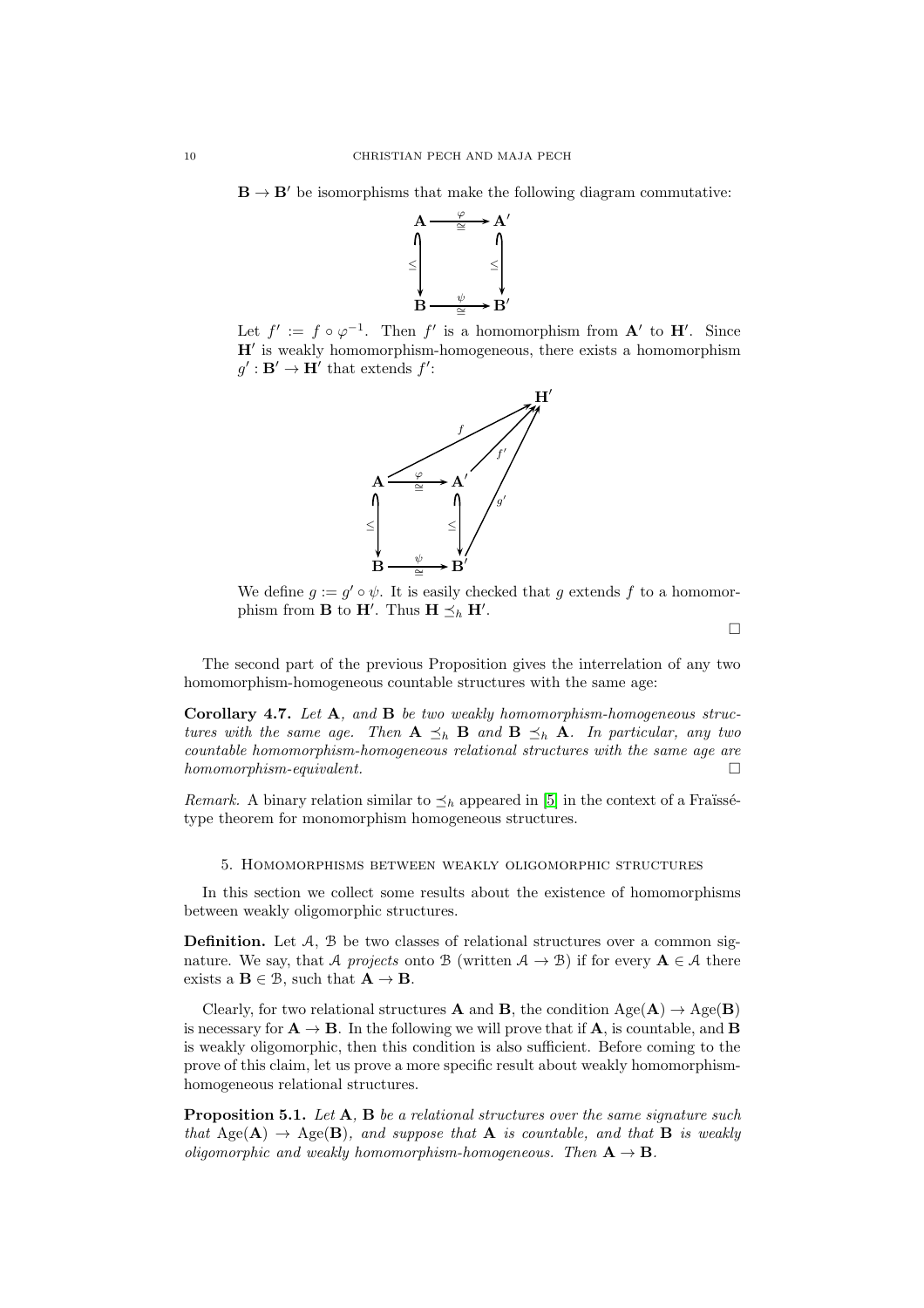*Proof.* If A is finite, then nothing needs to be proved. So we assume that A is countably infinite. In that case we can write the carrier A as  $A = \{a_0, a_1, a_2, \dots\}$ . Define  $A_n := \{a_0, \ldots, a_{n-1}\}\$ , and let  $\mathbf{A}_n$  be the substructure of **A** that is induced by  $A_n$ .

Let us define an equivalence relation on the homomorphisms from  $A_n$  to B: Let  $h_1, h_2 : \mathbf{A}_n \to \mathbf{B}$ . Then the two homomorphisms induce tuples

$$
\bar{h}_1 = (h_1(a_0), \ldots, h_1(a_{n-1})),
$$
 and  $\bar{h}_2 = (h_2(a_0), \ldots, h_2(a_{n-1})).$ 

We call  $h_1$  and  $h_2$  equivalent (written  $h_1 \cong h_2$ ) if there exists a local isomorphism that maps  $\bar{h}_1$  to  $\bar{h}_2$ .

We claim that there are just finitely many equivalence classes of homomorphisms from  $A_n$  to **B**. Since **B** is weakly oligomorphic, and weakly homomorphismhomogeneous, by Proposition [4.3](#page-5-2) it follows that B is endolocal. In other words, the  $n$ -ary relations that are definable by positive-existential formulae coincide with the relations that are closed with respect to local homomorphisms. If there is a local homomorphism that maps a tuple  $\bar{a}$  to a tuple  $\bar{b}$ , and if there is a local homomorphism that maps  $\bar{b}$  to  $\bar{a}$ , then there is also a local isomorphism that maps  $\bar{a}$  to  $\bar{b}$ . In this case we call  $\bar{a}$  and b equivalent. Clearly, two tuples  $\bar{a}$  and b are equivalent if and only if the respective closure of  $\{\bar{a}\}\$  and  $\{\bar{b}\}\$  under local homomorphisms coincide. Since **B** is weakly oligomorphic, there are just finitely many  $n$ -ary relations over B that are closed with respect to local homomorphisms of B. Hence there are just finitely many equivalence classes of  $n$ -tuples over **B**. By this reason there can also exist only finitely many equivalence classes of homomorphisms from  $A_n$  to **B**.

Next we claim, that if  $h_1, h_2 : \mathbf{A}_{n+1} \to \mathbf{B}$  with  $h_1 \cong h_2$ , then  $h_1 \upharpoonright_{A_n} \cong h_2 \upharpoonright_{A_n}$ . Indeed, the same local isomorphism that maps  $\bar{h}_1$  to  $\bar{h}_2$  will also map  $\bar{h}_1\bar{h}_n$  to  $h_2\upharpoonright_{A_n}$ .

Next, we define a tree, whose nodes on level  $n$  are all equivalence classes of homomorphisms from  $\mathbf{A}_n$  to **B**. For the equivalence class  $[h]$ <sub>≅</sub> that is generated by  $h: \mathbf{A}_{n+1} \to \mathbf{B}$ , the unique lower neighbor is  $[h\upharpoonright_{A_n}] \cong$ .

By the above proved claims, this tree is well-defined and finitely branching. Moreover, the tree has nodes on every level, since  $Age(A) \rightarrow Age(B)$ . Hence, by Kőnig's tree-lemma, it has an infinite branch  $([h_i] \leq)_{i \in \mathbb{N}}$ .

It remains, to construct the homomorphism from  $A$  to  $B$ . We proceed by induction. Our goal is to construct a tower  $(\hat{h}_i)_{i \in \mathbb{N}}$  of homomorphisms  $\hat{h}_i$  from  $\mathbf{A}_i$  to **B** such that for every *i*, there exists a local homomorphism  $g_i$  such that  $g_i \circ h_i = \hat{h}_i$ .

Define  $\hat{h}_0 := h_0$ . Suppose that  $\hat{h}_i$  is already defined. Then  $h_{i+1} \upharpoonright_{A_i} \cong h_i$ . Let us denote  $h_{i+1}\upharpoonright_{A_i}$  by  $\tilde{h}_i$ . Then there exists a local isomorphism  $\iota$  such that  $\iota \circ \tilde{h}_i = h_i$ . Without loss of generality,  $\text{dom}(\iota) = \text{img}(\tilde{h}_i)$ ,  $\text{dom}(g_i) = \text{img}(h_i)$ , and  $\text{img}(g_i) = \text{img}(\hat{h}_i)$ . Then  $g_i \circ \iota : \text{img}(\tilde{h}_i) \to \text{img}(\hat{h}_i)$  is a local homomorphism, and  $\text{img}(h_{i+1}) \supseteq \text{img}(\tilde{h}_i)$ . Since **B** is weakly homomorphism homogeneous,  $g_i \circ \iota$ extends to  $img(h_{i+1})$  (cf. the following diagram).



Now we define  $\hat{h}_{i+1}(x) := g_{i+1}(h_{i+1}(x))$ . Then for any  $x \in A_i$ , we calculate

$$
g_{i+1}(h_{i+1}(x)) = g_{i+1}(\tilde{h}_i(x)) = g_i(\iota(\tilde{h}_i(x))) = g_i(h_i(x)) = \hat{h}_i(x).
$$

Thus,  $\hat{h}_{i+1}$  is indeed an extension of  $\hat{h}_i$ , and  $g_{i+1} \circ h_{i+1} = \hat{h}_{i+1}$ .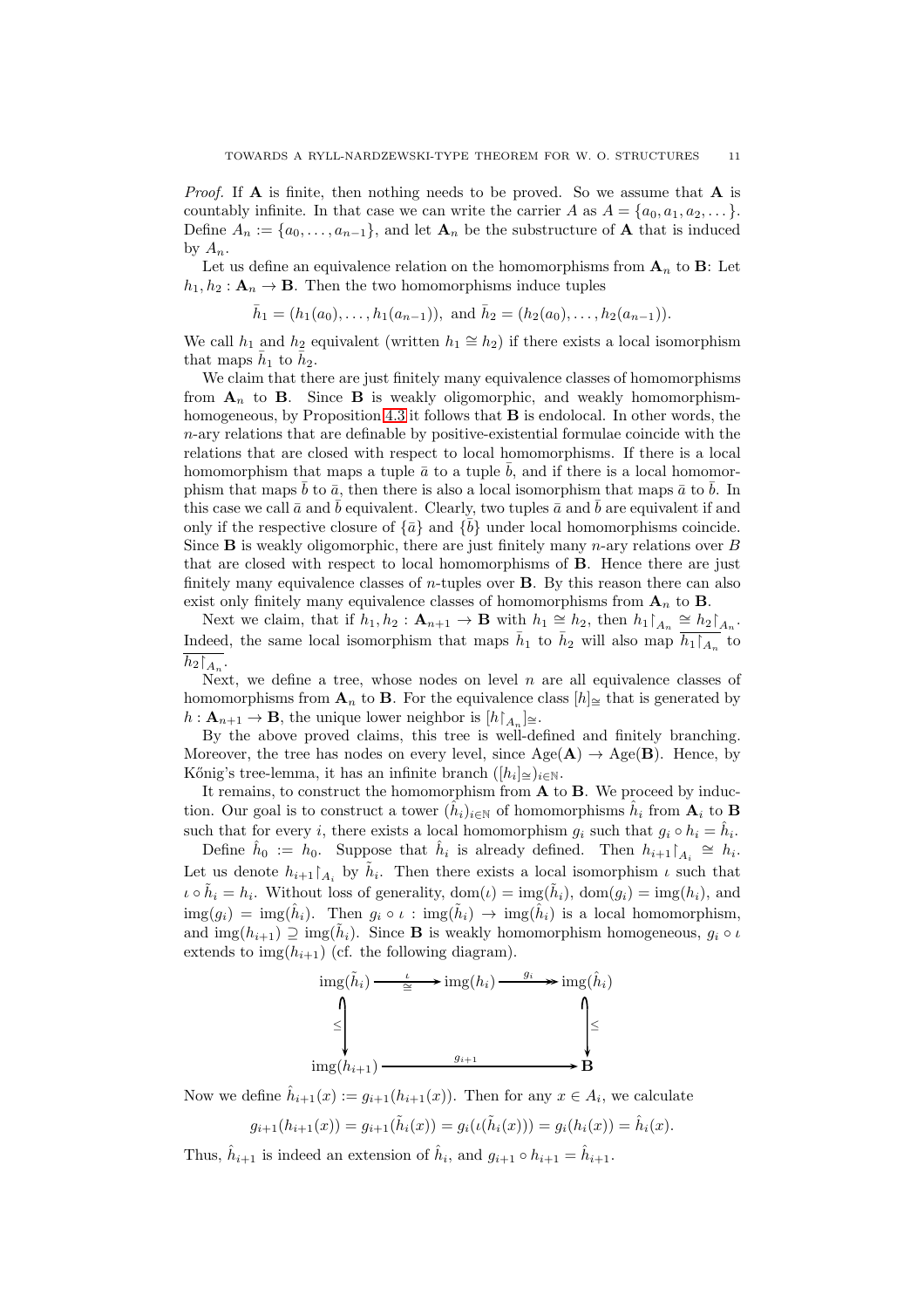It remains to note that the union over all  $\hat{h}_i$  is a homomorphism from **A** to  $\mathbf{B}$ .

<span id="page-11-1"></span>Proposition 5.2. *Let* A*,* B *be relational structures over the same signature such that*  $Aee(A) \rightarrow Aee(B)$ *, and suppose that* A *is countable, and that* B *is weakly oligomorphic.* Then  $A \rightarrow B$ .

*Proof.* First we expand the signature by all positive existential formulae.  $\widehat{\mathbf{B}}$  shall be the structure obtained from B by expansion by all positive existential definitions.

We also expand  $\bf{A}$  to a new structure  $\bf{A}$  over the new signature. However, we interpret each additional relational symbol as the empty relation in  $\widehat{A}$ .

With this setting it is clear, that  $Age(\mathbf{A}) \rightarrow Age(\mathbf{B})$ . Moreover, in **B**, every positive existential formula is equivalent to a quantifier-free positive formula. Hence, observing that  $\hat{\mathbf{B}}$  is weakly oligomorphic, and using Proposition [4.3,](#page-5-2) we conclude that  $\widehat{B}$  is weakly homomorphism- homogeneous.

<span id="page-11-0"></span>By Proposition [5.1,](#page-9-1) it follows that there is a homomorphism from  $h : \hat{A} \to \hat{B}$ . Clearly,  $h$  is also a homomorphism from  $A$  to  $B$ .

### 6. Cores of homomorphism-homogeneous structures

A finite relational structure is called a *core* if each of its endomorphisms is an automorphism. There are many ways to generalize the definition of a core to infinite structures. Several possibilities were explored in [\[1\]](#page-19-21). For us, the following definition seems most reasonable:

Definition. A relational structure C is called a core if every endomorphism of C is an embedding.

We say  $C$  *is a core of*  $A$  (or  $A$  has a core  $C$ ) if  $C$  is a core,  $C \leq A$ , and there is an endomorphism f of **A** such that img $(f) \subset \mathbf{C}$ .

For finite relational structures, the core always exist and is unique, up to isomorphism. For infinite structures a core may exist or may not exist. Moreover, if it exists, it may not be unique up to isomorphism.

In this section we will employ the machinery, that was developed in the previous section in order to study cores of homomorphism-homogeneous structures. The crucial definition in this section is that of a hom-irreducible element in some class of structures:

Definition. Let C be a class of relational structures over the same signature and let  $A \in \mathcal{C}$ . We say that A is *hom-irreducible in*  $\mathcal{C}$  if for every  $B \in \mathcal{C}$  and every homomorphism  $f: \mathbf{A} \to \mathbf{B}$  holds that f is an embedding.

For a relational structure  $\bf{A}$ , by  $\mathcal{C}_{\bf{A}}$  we denote the class of all finite structures of the same type like A that are hom-irreducible in the age of A.

Lemma 6.1. *Let* C *be a homo-amalgamation class, and let* D *be the class of all structures from* C *that are hom-irreducible in* C. If  $C \rightarrow D$ , *then* D *is a Fraüsse class, i.e. it has the HP, and the AP.*

*Proof.* (HP) Let  $A \in \mathcal{D}$ , and let **B** be a substructure of **A** (in particular,  $B \in \mathcal{C}$ ). Let  $\mathbf{C} \in \mathcal{C}$ , and let  $f : \mathbf{B} \to \mathbf{C}$  be any homomorphism. Then, since  $\mathcal{C}$  has the HAP and is isomorphism-closed, we have that there exist a  $D \in \mathcal{C}$ , and a homomorphism  $g : A \to D$  such that the following diagram commutes:

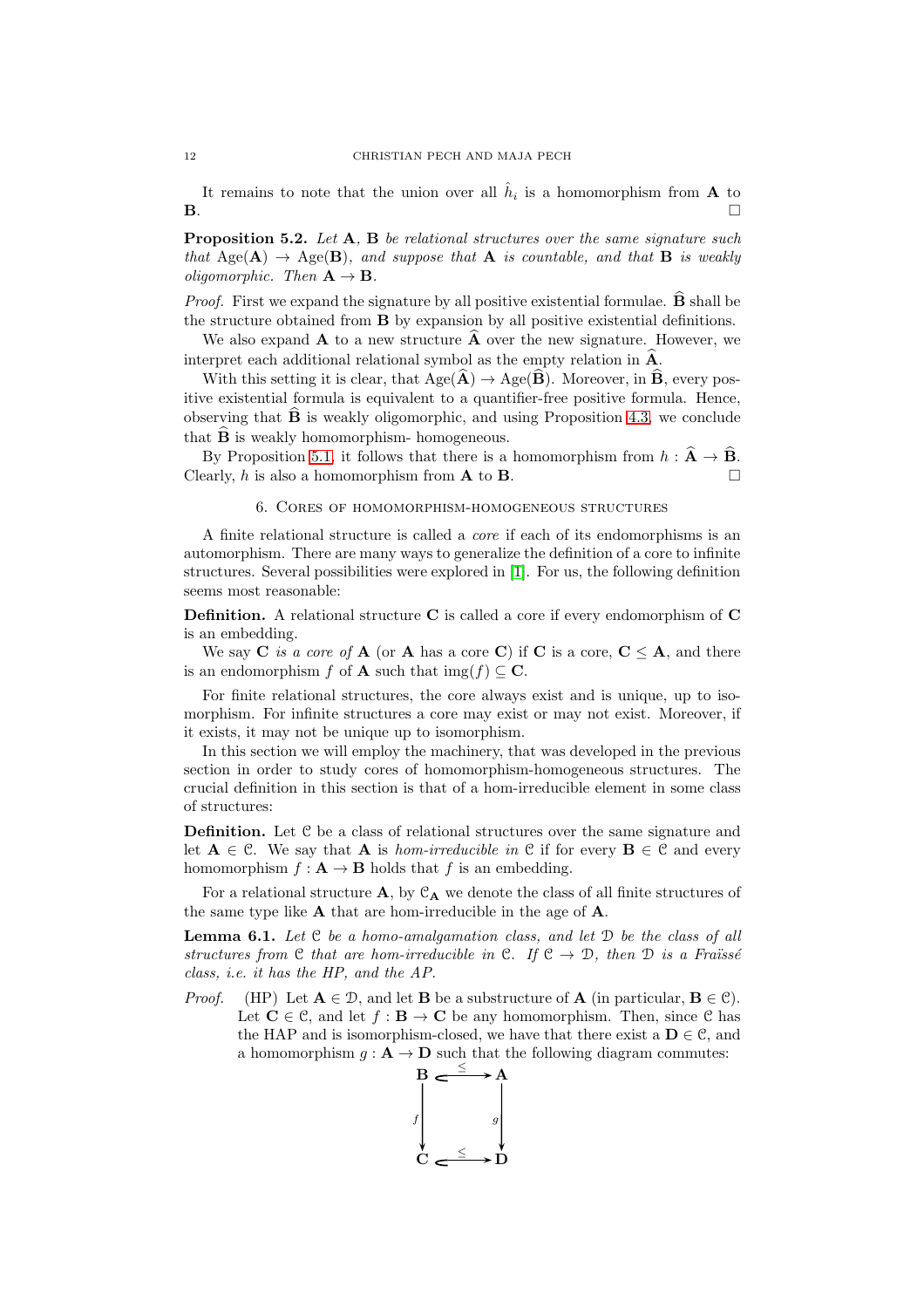Since  $A$  is hom-irreducible in  $C$ , it follows that g is an embedding, and that f, being a restriction of g to  $\bf{B}$ , is an embedding, too. We conclude now that  $\bf{B}$  is hom-irreducible in  $\mathcal{C}$ , and, hence,  $\mathcal{D}$  has the HP.

(AP) Let  $\mathbf{A}, \mathbf{B}, \mathbf{C} \in \mathcal{D} \subseteq \mathcal{C}$  and let  $f_1 : \mathbf{A} \hookrightarrow \mathbf{C}$  and  $f_2 : \mathbf{A} \hookrightarrow \mathbf{B}$  be embeddings. Then, by the HAP of C, there exist a  $\mathbf{D} \in \mathcal{C}$ , an embedding  $q_1 : \mathbf{B} \hookrightarrow \mathbf{D}$  and a homomorphism  $q_2 : \mathbf{C} \to \mathbf{D}$  such that the following diagram commutes:



Since  $C \in \mathcal{D}$ , it follows that  $g_2$  is an embedding, too. Using that  $\mathcal{C} \to \mathcal{D}$ , we obtain that there exist a structure  $D \in \mathcal{D}$  and a homomorphism  $h : D \to D$ . Then  $\widehat{\mathbf{D}}$  will be the amalgam, with  $h \circ g_1$  and  $h \circ g_2$  as embeddings.

 $\Box$ 

Lemma 6.2. *Let* A *be a weakly oligomorphic, weakly homomorphism-homogeneous relational structure. Then*  $Age(A) \rightarrow C_A$ .

*Proof.* Consider  $A^n$  and note that all tuples from  $A^n$  can be quasioned by  $\bar{a} \leq n \bar{b}$ if and only if there is a local homomorphism of **A** that maps  $\bar{a}$  to  $\bar{b}$ .

Since  $\bf{A}$  is weakly oligomorphic, by Proposition [4.3,](#page-5-2)  $\bf{A}$  is endolocal. Hence the set of *n*-ary relations on  $\bf{A}$ , definable by positive existential types, coincides with the filters of  $(A^n, \leq_n)$ . It follows that the equivalence relation  $\leq_n \cap \geq_n$  has finitely many equivalence classes. In particular, every properly ascending chain in  $(A^n, \leq_n)$ is finite and every tuple  $\bar{a}$  lies below a maximal tuple  $\bar{a}^{\sharp}$ .

Let **B** be a finite substructure of **A** with  $B = \{b_1, \ldots, b_n\}$ . Define  $\bar{b} := (b_1, \ldots, b_n)$ and let  $\bar{b}^{\sharp}$  be a maximal tuple above  $\bar{b}$ , say  $\bar{b}^{\sharp} = (b_1^{\sharp}, \ldots, b_n^{\sharp})$ . Let, further, **D** be the substructure of **A** induced by  $\{b_1^{\sharp}, \ldots, b_n^{\sharp}\}$ . We define  $f : \mathbf{B} \to \mathbf{D} : b_i \mapsto b_i^{\sharp}$ , for  $i = 1, \ldots, n$ . Then f is an epimorphism and **D** is hom-irreducible in Age(**A**).  $\Box$ 

<span id="page-12-0"></span>Proposition 6.3. *Let* A *be a countable homomorphism-homogeneous relational structure, such that*  $Age(A) \rightarrow C_A$ *. Then* A *has a core* C *with age*  $C_A$ *.* 

Before coming to the proof of Proposition [6.3,](#page-12-0) we need to prove a technical lemma:

<span id="page-12-2"></span>Lemma 6.4. *Let* A *be a weakly homomorphism-homogeneous relational structure,* and let  $D \leq A$  be hom-irreducible in Age(A). Further let  $\overline{D}$  be a finite super*structure of* **D** *in* **A***.* Finally, let  $\widehat{\mathbf{D}} \leq \mathbf{A}$  *be hom-irreducible in* Age( $\mathbf{A}$ )*, and let*  $f : \mathbf{D} \twoheadrightarrow \mathbf{D}$ *. Then there exists a finite substructure*  $\mathbf{F} \leq \mathbf{A}$ *, and an isomorphism*  $g : \hat{D} \to F$  *such that*  $D \leq F$  *and the following diagram commutes:* 

<span id="page-12-1"></span>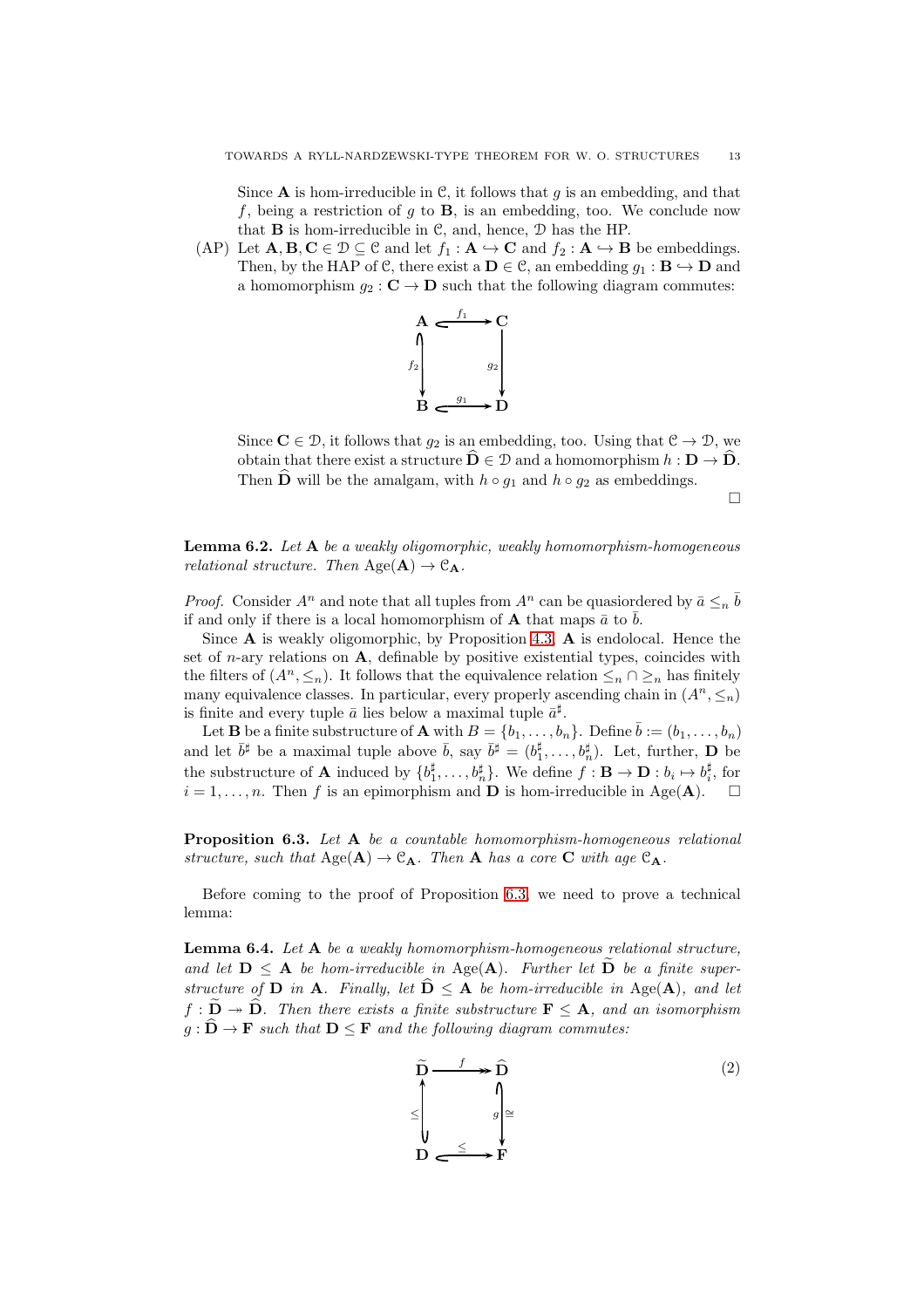*Proof.* Consider the mapping  $\bar{f}$  given by the following diagram:



and note that  $\bar{f}$  is an isomorphism because **D** is hom-irreducible in Age(**A**).

Since **A** is weakly homomorphism-homogeneous, it follows that  $\bar{f}^{-1}$  extends to a homomorphism  $g : \hat{D} \to F$ . F can be chosen in such a way that g is surjective. Note that since **D** is hom-irreducible in Age( $\bf{A}$ ), it follows that q is an isomorphism.



Let  $d \in D$ . Then  $g(f(d)) = g(\bar{f}(d)) = d$ , since  $\bar{f}(d) \in f(D)$  and  $g|_{f(\mathbf{D})} = \bar{f}^{-1}$ . Hence, the diagram  $(2)$  commutes.

*Proof of Proposition [6.3.](#page-12-0)* Take all finite substructures of A, and denote them by  $\mathbf{E}_0, \mathbf{E}_1, \mathbf{E}_2, \ldots$ 

We will show that a core exists by constructing an endomorphism whose image has an age contained in  $\mathcal{C}_{A}$ . This endomorphism will be obtained as the union of a tower of local homomorphisms  $\varepsilon_i : \mathbf{A}_i \to \mathbf{C}_i$ , where  $\mathbf{C}_i \in \mathcal{C}_{\mathbf{A}}$ :

**Induction basis:** Define  $A_0 := E_0$ . Then, by assumptions, there exist a  $\mathbf{C}_0 \in \mathcal{C}_{\mathbf{A}}$  and an epimorphism  $\varepsilon_0 : \mathbf{A}_0 \to \mathbf{C}_0$ .

**Induction step:** Suppose that we have constructed  $\varepsilon_i$  :  $A_i \rightarrow C_i$ . Define  $\mathbf{A}_{i+1} := \mathbf{A}_i \cup \mathbf{E}_{i+1}$ . Since **A** is weakly homomorphism-homogeneous, there exist a  $\mathbf{D} \geq \mathbf{C}_i$  and an epimorphism  $e : \mathbf{A}_{i+1} \to \mathbf{D}$  such that the following diagram commutes:



Since  $Age(A) \rightarrow \mathcal{C}_A$ , there exists an epimorphism  $\hat{f}$  from **D** to a substructure  $\widehat{\mathbf{D}}$  of **A** that is hom-irreducible in Age(**A**). By Lemma [6.4,](#page-12-2) there exists a structure  $\mathbf{C}_{i+1} \geq \mathbf{C}_i$  that is hom-irreducible in Age(A), and there exists an isomorphism  $g : \mathbf{D} \to \mathbf{C}_{i+1}$  such that the following diagram commutes:



The mapping  $f := g \circ \hat{f}$  is an epimorphism. Define  $\varepsilon_{i+1} := f \circ e$  and observe that  $\varepsilon_{i+1}$  is an extension of  $\varepsilon_i$ . Note, further, that  $\mathbf{A} = \cup_{i \in \mathbb{N}} \mathbf{A}_i$ .

Let  $C := \bigcup_{i \in \mathbb{N}} C_i$  and let  $\mathbf{C} \leq \mathbf{A}$  be the substructure of **A** induced by C. Further, let  $\varepsilon := \cup_{i \in \mathbb{N}} \varepsilon_i$ . Then  $\varepsilon : \mathbf{A} \twoheadrightarrow \mathbf{C}$ .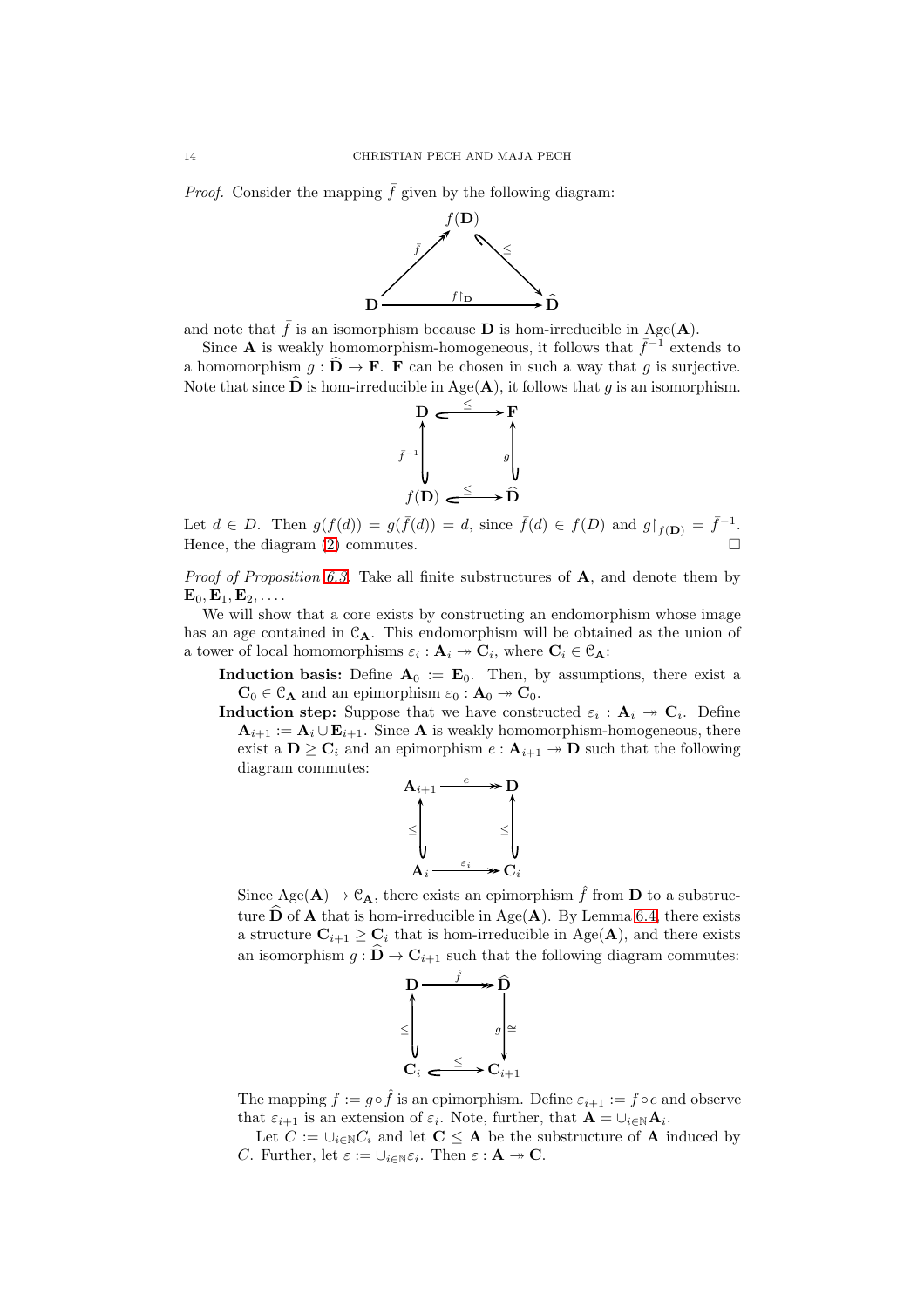Instead of directly showing that  $C$  is a core, we prove the stronger claim, that every homomorphism  $f: \mathbf{C} \to \mathbf{A}$  is an embedding.

Suppose to the contrary that there exists  $f: \mathbf{C} \to \mathbf{A}$  that is not an embedding. Then either  $f$  is not injective or  $f$  is injective, but not strong.

- **Case 1:** If f is not injective, then there are  $c, d \in \mathbb{C}$  such that  $f(c) = f(d)$ . On the other hand, there exists an  $i \in \mathbb{N}$  such that  $\{c, d\} \subseteq C_i$ . Since  $f\vert_{\mathbf{C}_i}$  is a homomorphism and  $\mathbf{C}_i$  is hom-irreducible in Age(A), it follows that  $f\upharpoonright_{\mathbf{C}_i}$  is an embedding, and we arrive at a contradiction.
- **Case 2:** If  $f$  is injective, but not strong (i.e. if  $f$  is a monomorphism, but not an embedding), then there exist a basic *n*-ary relation  $\rho$  of **A** and a tuple  $\bar{a} = (a_1, a_2, \ldots, a_n) \in A^n \setminus \varrho$  such that  $(f(a_1), f(a_2), \ldots, f(a_n)) \in \varrho$ . However, then there is an  $i \in \mathbb{N}$  such that  $\{a_1, a_2, \ldots, a_n\} \subseteq C_i$ , and  $f|_{\mathbf{C}_i}$ is an embedding, which is a contradiction.

Summing up, we conclude that  $f$  must be an embedding.

Let us finally show that  $Age(C) = \mathcal{C}_A$ : By construction,  $Age(C) \subseteq \mathcal{C}_A$ . On the other hand, as a core of  $\bf{A}$ , every finite substructure of  $\bf{A}$  that is hom-irreducible in Age( $\mathbf{A}$ ) embeds into C. Hence  $\mathcal{C}_{\mathbf{A}} \subseteq \mathrm{Age}(\mathbf{C})$ .

<span id="page-14-3"></span>Corollary 6.5. *Every countable weakly oligomorphic homomorphism-homogeneous structure* **A** *has a core* **C** *of age*  $C_A$ *.* 

Before coming to the main result of this section, we need to prove a few auxiliary results:

<span id="page-14-2"></span><span id="page-14-0"></span>Lemma 6.6. *Let* A *be a relational structure, then the following are true:*

- *(a)* If **A** *is weakly oligomorphic, then for every*  $n \in \mathbb{N}$ , the class Age(**A**) *contains up to isomorphism only finitely many structures of cardinality* n*.*
- <span id="page-14-1"></span>*(b)* If for every  $n \in \mathbb{N}$ , the class  $Age(A)$  contains up to isomorphism only finitely *many structures of cardinality* n*, and* A *is homomorphism-homogeneous, then* A *is weakly oligomorphic.*
- *Proof.* About [\(a\)](#page-14-0): Suppose, there are infinitely many isomorphism classes of substructures of cardinality k. Let  $(\mathbf{B}_i)_{i\in\mathbb{N}}$  be a sequence of distinct representatives of isomorphism classes of substructures of  $A$  of cardinality k. Let us enumerate the elements of  $B_i$  like  $B_i = \{b_{i,1}, \ldots, b_{i,k}\}$ . Consider the tuples  $\bar{b}_i = (b_{i,1}, \ldots, b_{i,k})$ , and the relations  $\varrho_i := {\{\bar{c} \mid \text{Tp}^+_{\mathbf{A}}(\bar{b}_i) \subseteq \text{Tp}^+_{\mathbf{A}}(\bar{c})\}}.$ Then for any two distinct i, j from N we have that  $\text{Tp}^+_{\mathbf{A}}(\bar{b}_i) \neq \text{Tp}^+_{\mathbf{A}}(\bar{b}_j)$ , and hence  $\rho_i \neq \rho_j$ . This way we have infinitely many distinct k-ary relations on **A** that can be defined by sets of positive existential formulae over  $A$  contradiction.
	- **About [\(b\)](#page-14-1):** Equip the *n*-tuples over A with the following quasionedring  $\bar{a} \leq \bar{b}$  if there is a local homomorphism that maps  $\bar{a}$  to  $\bar{b}$ . Since **A** is homomorphismhomogeneous, this is the case if and only if  $\overline{b}$  is in the invariant relation of End(**A**) generated by  $\bar{a}$ .

We will show that  $End(A)$  is oligomorphic. Suppose, it is not. Then there is a  $k \geq 1$  and a sequence  $(b_i)_{i\in\mathbb{N}}$  of k-tuples over A, such that for all distinct natural numbers i and j we have that  $\bar{b}_i$  and  $\bar{b}_j$  generate different invariant relations of  $\text{End}(\mathbf{A})$ . If this is so, then by the infinite pigeon hole principle, there exists an  $n \leq k$  and a sequence  $(\bar{c}_i)_{i\in\mathbb{N}}$  of irreflexive ntuples over A such that any two tuples generate different invariant relations of  $\text{End}(\mathbf{A})$ . Let M be the number of isomorphism classes of substructures of cardinality  $n$  in  $A$ . Then the number of invariant  $n$ -ary relations generated by *n*-ary irreflexive tuples is bounded from above by  $M \cdot n!$  — contradiction. Hence  $\text{End}(\mathbf{A})$  is oligomorphic.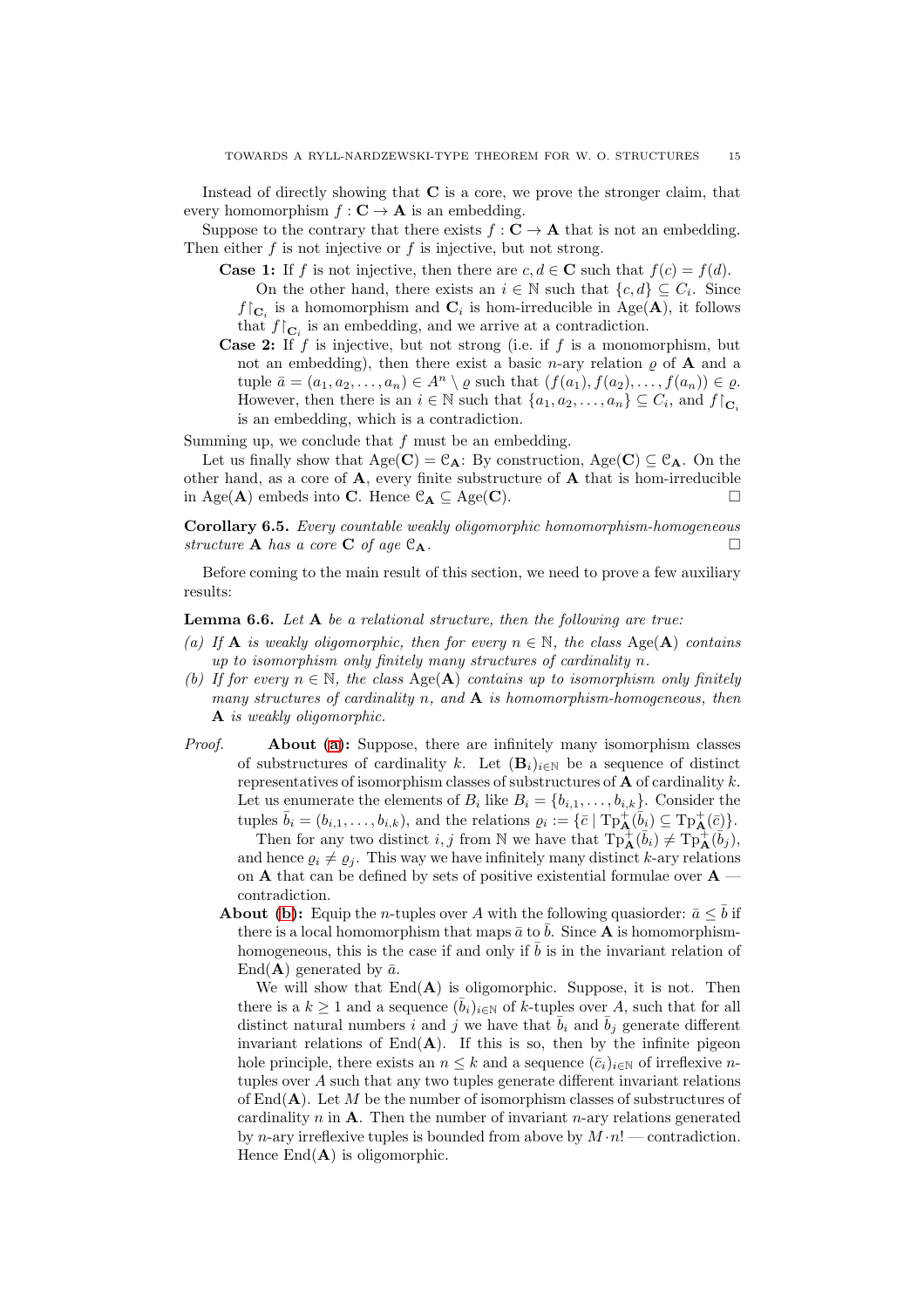Since all relations definable by sets of positive existential formulae over A are invariant under  $\text{End}(\mathbf{A})$ , it follows that A is weakly oligomorphic.

 $\Box$ 

An immediate consequence of the previous Lemma is that if  $A$  is a homomorphismhomogeneous relational structure over a finite signature, then **A** is weakly oligomorphic. This, together with the characterization of the ages of countable homomorphismhomogeneous structures, gives a rich source of weakly oligomorphic structures, since any reduct of a countable weakly oligomorphic structure will again be weakly oligomorphic.

<span id="page-15-0"></span>Lemma 6.7. *Let* C *be a homogeneous core. Then* C *is weakly oligomorphic if and only if it is oligomorphic.*

*Proof.* Obviously, if a structure is oligomorphic, then it is weakly oligomorphic, too. Suppose now that **C** is weakly oligomorphic. Take  $\bar{a} = (a_1, \ldots, a_n) \in C^n$  and  $\bar{b} = (b_1 \ldots, b_n)$  such that there exists an  $f \in End(\mathbf{C})$ , such that  $f(\bar{a}) = \bar{b}$ . Since **C** is a core, we conclude that f is an embedding, and, therefore,  $a_i \mapsto b_i$ , for  $i = 1, \ldots, n$  is a local isomorphism. Since C is homogeneous, it follows that there is a  $g \in \text{Aut}(\mathbf{C})$  such that  $g(\bar{a}) = \bar{b}$ , so  $\bar{b}$  is in the *n*-orbit of Aut(**C**) that is generated by  $\bar{a}$ . This implies that **C** is oligomorphic.

The following result links homomorphism-homogeneous structures to homogeneous structures.

<span id="page-15-1"></span>Theorem 6.8. *Let* A *be a weakly oligomorphic countable homomorphism-homogeneous structure. Then* **A** *has a core* **F** *that is isomorphic to the Fraïssé-limit of*  $C_A$ *. Moreover,* F *is oligomorphic.*

*Proof.* Let **F** be the Fraïssé-limit of  $C_A$ . In particular, **F** is homogeneous.

Since **A** is weakly oligomorphic and  $\mathcal{C}_{\mathbf{A}} \to \text{Age}(\mathbf{A})$ , we conclude from Proposi-tion [5.2,](#page-11-1) that  $\mathbf{F} \to \mathbf{A}$ . Since  $\text{Age}(\mathbf{F}) = \mathcal{C}_{\mathbf{A}}$ , every homomorphism from **F** to **A** is an embedding. So we can assume without loss of generality that  $\mathbf{F} \leq \mathbf{A}$ .

Every local homomorphism of  $\bf{F}$  is an embedding. Hence  $\bf{F}$  is a homomorphismhomogeneous core. Since  $\mathcal{C}_{\mathbf{A}} \subseteq \text{Age}(\mathbf{A})$ , and since **A** is weakly oligomorphic, from Lemma [6.6,](#page-14-2) it follows that  $\bf{F}$  is weakly oligomorphic. Since  $\bf{F}$  is a homogeneous core, from Lemma [6.7,](#page-15-0) it follows that  $\bf{F}$  is oligomorphic.

It remains to show that  $\mathbf{A} \to \mathbf{F}$ . By Corollary [6.5,](#page-14-3) A has a core C such that  $Age(C) = C_A$ . Hence, by Proposition [5.2,](#page-11-1) it follows that  $C \rightarrow F$ .

Corollary 6.9. *Every countable, weakly oligomorphic, homomorphism-homogeneous structure* A *has, up to isomorphism, a unique homomorphism-homogeneous core* F*. Moreover,* F *is oligomorphic and homogeneous.*

*Proof.* Theorem [6.8](#page-15-1) guaranties the existence of  $\bf{F}$ . Indeed,  $\bf{F}$  is homomorphismhomogeneous, because every local homomorphism of  $\bf{F}$  is an embedding.

Suppose that **F'** is another such core. Then  $\mathcal{C}_{\mathbf{A}} \subseteq \text{Age}(\mathbf{F}')$ . On the other hand,  $Age(A) \rightarrow C_A$ , hence  $Age(F') \rightarrow C_A$ . Hence any substructure of F that is not homirreducible in  $Age(A)$ , homomorphically maps to a hom-irreducible element. This defines a local homomorphism that is not an embedding. By the homomorphismhomogeneity of  $\mathbf{F}'$ , this extends to an endomorphism, that is not an embedding  $$ contradiction. Thus  $Age(F') = C_A$ , and every local homomorphism is an embedding. From this it follows that  $F'$  is weakly homogeneous, and hence homogeneous. From Fraüssé's theorem we conclude that  $\mathbf{F} \cong \mathbf{F}'$ . . — Первый процесс в поставке и программа в собстании в собстании в собстании в собстании в собстании в собста<br>В собстании в собстании в собстании в собстании в собстании в собстании в собстании в собстании в собстании в

Example 6.10. It is well-known that the Rado-graph is homogeneous, homomorphismhomogeneous, oligomorphic, and weakly oligomorphic. Its age consists of all finite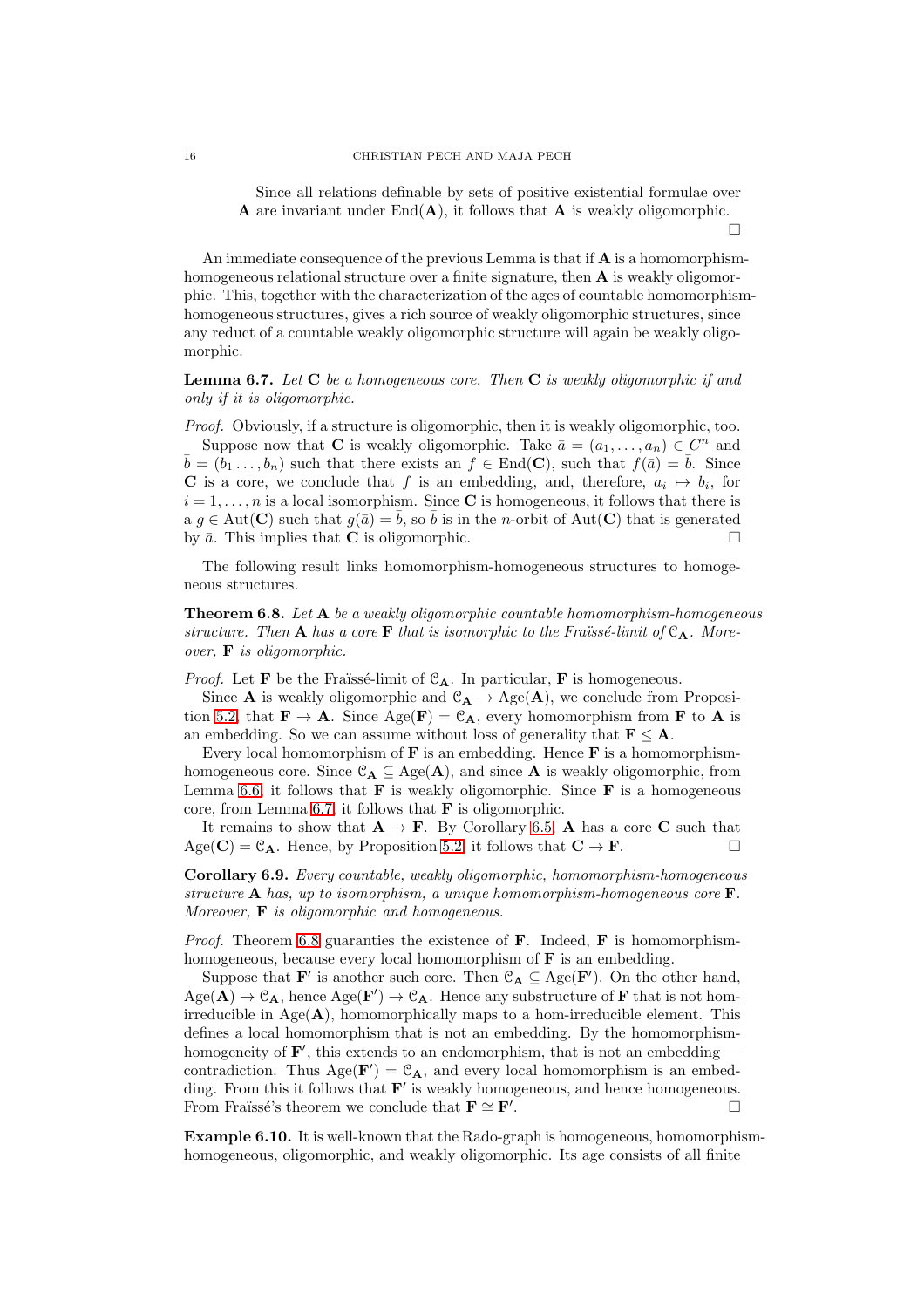graphs. A finite graph is hom-irreducible in the class of all finite graphs if and only if it is a complete graph. Hence, the homomorphism-homogeneous core of the Rado-graph is the countably infinite complete graph  $K_{\omega}$ . Note that in fact  $K_{\omega}$  is a retract of the Rado graph (cf. [\[2\]](#page-19-22)).

The previous example can be generalized to the class of all homomorphismhomogeneous graphs:

<span id="page-16-3"></span>Example 6.11. Let G be a countably infinite homomorphism-homogeneous graph. Then all hom-irreducible graphs in  $Age(G)$  are complete graphs. This can be seen by the following argument: If G is itself a complete graph, then nothing need to be proved. So suppose that **G** is not complete. Let  $A \in \text{Age}(G)$  be a finite noncomplete subgraph — say,  $a, b \in A$  induce a non-edge in **A**. Let  $\overline{K_2}$  be the graph with two vertices and no edge, and let  $K_1$  be the trivial graph with just one vertex and no edge. Suppose, the vertex set of  $\overline{K}_2$  is  $\{1,2\}$ . Then  $\iota : \overline{K}_2 \hookrightarrow A$  defined by  $1 \mapsto a, 2 \mapsto b$  is a graph-embedding. Let h be the unique homomorphism from  $\overline{K}_2 \to K_1$ . Then, since Age(G) has the HAP, there exists a finite graph  $\mathbf{B} \in \text{Age}(\mathbf{G})$ , a homomorphism  $\hat{h}: \mathbf{A} \to \mathbf{B}$ , and an embedding  $\hat{\iota}: K_1 \hookrightarrow \mathbf{B}$ , such that the following diagram commutes:



In particular,  $\hat{h}(a) = \hat{h}(b)$ . Consequently, **A** is not hom-irreducible in Age(**G**). We conclude that every countable homomorphism-homogeneous graph has a core that is a complete graph.

Note that the countable homomorphism-homogeneous graphs are still not completely classified.

# 7. WEAK OLIGOMORPHY AND  $\omega$ -CATEGORICITY

<span id="page-16-0"></span>In this section we will create a link from weakly oligomorphic structures to  $\omega$ categorical structures. Let us start by recalling some classical notions and results from model theory, and by proving some additional auxiliary results:

**Definition.** A first order theory is called  $\omega$ -categorical if it has up to isomorphism exactly one countably infinite model. A countably infinite structure A is called  $ω$ -categorical if Th(**A**) is  $ω$ -categorical.

The notions of oligomorphy and  $\omega$ -categoricity are linked by the Engeler-Ryll-Nardzewski-Svenonius Theorem (cf. [\[3,](#page-19-0) (2.10)]):

<span id="page-16-1"></span>Theorem 7.1 (Engeler, Ryll-Nardzewski, Svenonius). *Let* A *be a countably infinite structure.* Then  $\bf{A}$  *is*  $\omega$ -categorical if and only if it is oligomorphic.

In the previous section we linked weakly oligomorphic homomorphism-homogeneous structures with oligomorphic homogeneous structures. The following Theorem makes a similar link between weakly oligomorphic structures and  $\omega$ -categorical structures.

<span id="page-16-2"></span>Theorem 7.2. *Let* A *be a countable weakly oligomorphic relational structure. Then* A*, is homomorphism-equivalent to a finite or* ω*-categorical structure* F*. Moreover,* F *embeds into* A*.*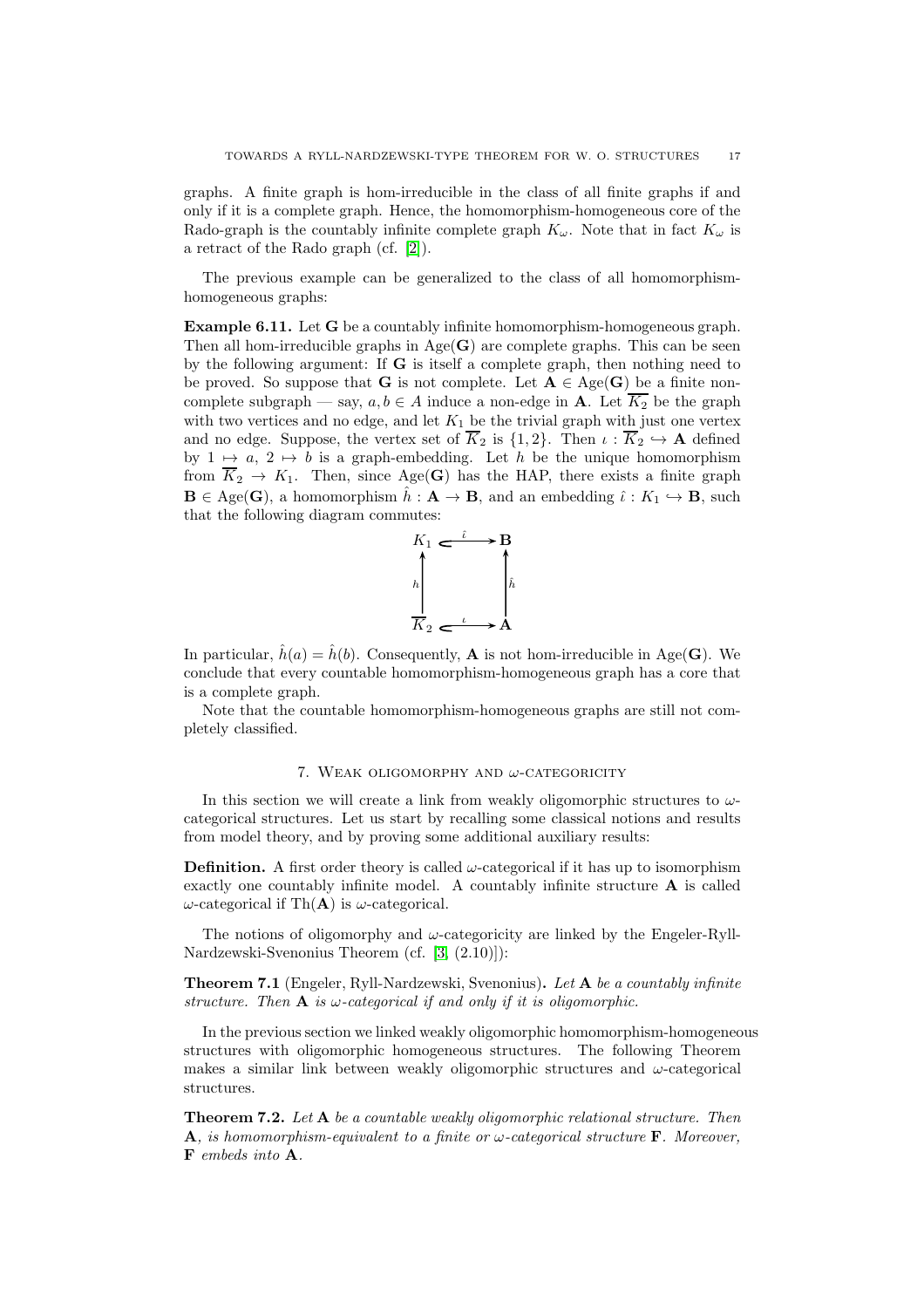*Proof.* Let  $\widehat{A}$  be the structure that is obtained by expanding  $A$  by all positive existentially definable relations over  $\bf{A}$ . Clearly,  $\hat{\bf{A}}$  is weakly oligomorphic, too.

In  $\hat{A}$  every positive existential formula is equivalent to a positive quantifier-free formula. Hence, by Proposition [4.3,](#page-5-2)  $\hat{A}$  is homomorphism-homogeneous. With Theorem [6.8](#page-15-1) we conclude that  $\widehat{A}$  has a homomorphism-homogeneous core  $\widehat{F}$  that is oligomorphic, and homogeneous.

Let **F** be the reduct of  $\hat{\mathbf{F}}$  to the signature of **A**. Then **F** is oligomorphic, and since  $\overline{A}$  and  $\overline{A}$  have the same endomorphisms,  $\overline{F}$  is still homomorphism-equivalent to A.

If **F** is countably infinite, then, by Theorem [7.1,](#page-16-1) it is  $\omega$ -categorical.

<span id="page-17-0"></span>8. Positive existential theories of weakly oligomorphic structures

The Engeler-Ryll-Nardzewski-Svenonius Theorem (cf. Theorem [7.1\)](#page-16-1) can be understood as a characterization of the first order theories of countable oligomorphic structures. Using Theorem [7.2,](#page-16-2) we can give a similar characterization of the positive existential theories of weakly oligomorphic structures.

Theorem 8.1. *Let* T *be a set of positive existential propositions. Then the following are equivalent:*

- *(1)* T *is the positive existential theory of a countable weakly oligomorphic structure.*
- *(2)* T *is the positive existential part of an* ω*-categorical theory.*
- *(3)* T *is the positive existential theory of a countable oligomorphic structure.*

*Proof.* From Theorem [7.1,](#page-16-1) it follows that statements 2 and 3 are equivalent. Obviously, from 3 follows 1, so, to complete the proof, it is left to show that from 1 follows 3:

Let  $T$  be the positive existential theory of a countable weakly oligomorphic structure  $A$ . Then, by Theorem [7.2,](#page-16-2)  $A$  is homomorphism-equivalent to a finite or  $\omega$ -categorical structure **F**. If **F** is finite, then it is homomorphism-equivalent to an  $\omega$ -categorical structure  $\hat{F}$  (take  $\omega$  disjoint copies of **F**; this structure surely is oligomorphic and hence  $\omega$ -categorical; moreover, **F** is a retract of  $\hat{F}$ ).

Clearly, two homomorphism-equivalent structures have the same positive existential theories.

By the Engeler-Ryll-Nardzewski-Svenonius Theorem two oligomorphic structures of the same type are isomorphic if and only if they have the same first order theory. The following is an analogous statement for weakly oligomorphic structures.

<span id="page-17-1"></span>Theorem 8.2. *Let* A *and* B *be two countable weakly oligomorphic structures. Then the following are equivalent:*

- *(1)* A *and* B *are homomorphism-equivalent,*
- *(2)* A *and* B *have the same positive existential theory,*
- $(3)$  Age(**A**)  $\leftrightarrow$  Age(**B**).
- $(4)$  CSP( $\mathbf{A}$ ) = CSP( $\mathbf{B}$ ).

*Here*

$$
CSP(\mathbf{A}) := \{ \mathbf{C} \mid \mathbf{C} \text{ finite, } \mathbf{C} \to \mathbf{A} \}.
$$

Before coming to the proof of Theorem [8.2,](#page-17-1) we need to prove some additional auxiliary results:

<span id="page-17-2"></span>Lemma 8.3. *Let* A *be a weakly oligomorphic structure over the signature* R*, and let* Ψ *be a positive existential type. If every finite subset of* Ψ *is realized in* A*, then* Ψ *is realized in* A*.*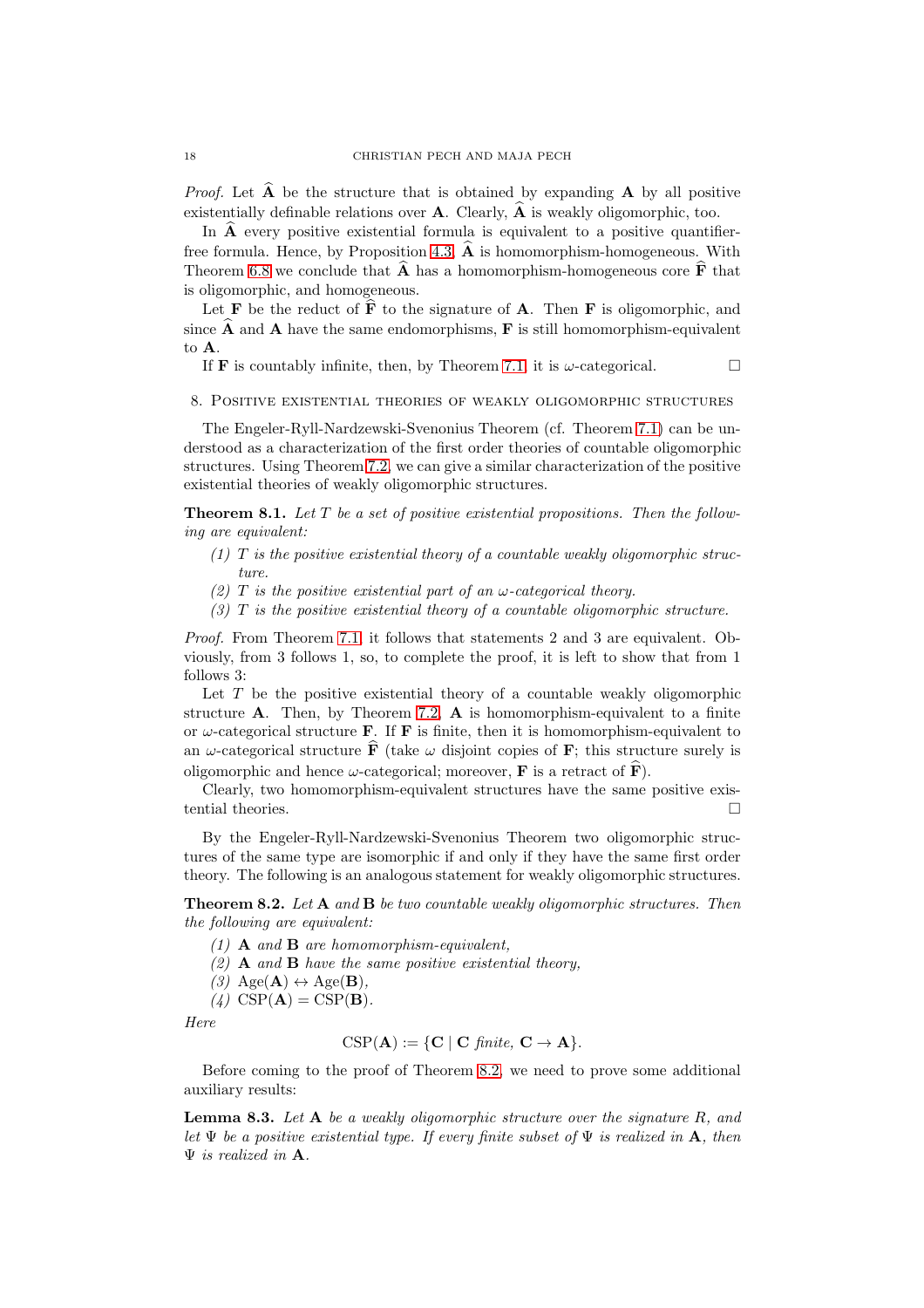*Proof.* Suppose that every finite subset of  $\Psi$  is realized in **A**, but  $\Psi$  is not. Following we will define a sequence  $(\varphi_i)_{i\in\mathbb{N}}$  of formulae from  $\Psi$ , and a sequence  $(\bar{d}_i)_{i\in\mathbb{N}}$  such that  $\bar{d}_i \in \varphi_j^{\mathbf{A}}$  for  $1 \leq j \leq i$ , but  $\bar{d}_i \notin \varphi_{i+1}^{\mathbf{A}}$ .

Let  $\varphi_0 \in \Psi$ . Then there exists a  $\bar{d}_0 \in A^m$  such that  $\bar{d}_0 \in \varphi_0^{\mathbf{A}}$ . Suppose that  $\varphi_i$ , and  $\bar{d}_i$  are defined already. By assumption,  $\bar{d}_i$  does not realize  $\Psi$ . Let  $\varphi_{i+1} \in \Psi$ such that  $\bar{d}_i \notin \varphi_{i+1}^{\mathbf{A}}$ . Again, by assumption, the set  $\{\varphi_1, \ldots, \varphi_{i+1}\}$  is realized in **A**. Define  $\bar{d}_{i+1} \in A^m$  to be a tuple that realizes  $\{\varphi_1, \ldots, \varphi_{i+1}\}.$ 

By construction, the sets  $\Psi_k = {\varphi_1, \ldots, \varphi_k}$  define distinct non-empty relations in  $A$ . However, this is in contradiction with the assumption that  $A$  is weakly oligomorphic.

We conclude that  $\Psi$  is realizable.

<span id="page-18-0"></span>Lemma 8.4. *Let* A *and* B *be relational structures over the same signature. Suppose that* B *is weakly oligomorphic and that* A *and* B *have the same positive existential theories. Then*  $Age(A) \rightarrow Age(B)$ .

*Proof.* Let **C** be a finite substructure of **A**, and let  $C = \{c_1, \ldots, c_n\}$  be its carrier. Define  $\bar{c} := (c_1, \ldots, c_n)$ . Then every finite subset of  $\text{Tp}^+_{\mathbf{A}}(\bar{c})$  is realized in **B**. Since **B** is weakly oligomorphic, by Lemma [8.3,](#page-17-2) we get that there is a tuple  $\bar{d} \in B^n$  that realizes  $\text{Tp}^+_{\mathbf{A}}(\bar{c})$ . Let  $D = \{d_1, \ldots, d_n\}$ , and let **D** be the substructure of **B** induced by D. Then the mapping  $f: \mathbf{C} \to \mathbf{D}$  given by  $c_i \mapsto d_i$  is a homomorphism. This shows that  $Age(A) \rightarrow Age(B)$ 

*Proof of Theorem [8.2.](#page-17-1)*  $(1 \Rightarrow 4)$  Clear.

 $(4 \Rightarrow 2)$  It is well known (and easy to see) that for every positive primitive proposition  $\varphi$  there exists a finite relational structure  $\mathbf{A}_{\varphi}$  such that for any relational structure C of the given type, we have  $C \models \varphi$  if and only if  $A_{\varphi} \to C$ . Thus from  $CSP(A) = CSP(B)$  it follows that **A** and **B** have the same positive primitive theory. However, this is the case if and only if  $A$  and  $B$  have the same positive existential theory.

 $(2 \Rightarrow 3)$  This is a direct consequence of Lemma [8.4.](#page-18-0)

 $(3 \Rightarrow 1)$  This follows from Proposition [5.2.](#page-11-1)

Let us recall a result from [\[19\]](#page-19-16):

Proposition 8.5 ([\[19,](#page-19-16) Th.3.5]). *Let* A *be a countable weakly oligomorphic structure, and let* **B** *be a countable relational structure such that*  $\mathbf{B} = \text{Th}(\mathbf{A})$ *. Then* **B** *is weakly oligomorphic, too.*

We can combine this with Theorem [8.2](#page-17-1) to obtain:

Corollary 8.6. *Let* T *be the complete first order theory of a weakly oligomorphic structure. Then all countable models of* T *are homomorphism-equivalent.*

#### Concluding remarks

A first order theory, for which all countable models are homomorphism-equivalent can rightfully be called *weakly* ω*-categorical*. So we can say that the first order theory of a weakly oligomorphic structure always is weakly  $\omega$ -categorical. The reverse implication is likely not to hold. However, so far we are not aware of a counterexample. Therefore we formulate the following problem:

Problem. What are the countable (relational) structures whose first order theory is weakly  $\omega$ -categorical?

In [\[13\]](#page-19-23), Martin, Bodirsky, and Hils, among other things, characterized all countable structures whose positive existential theory coincides with the positive existential theory of an  $\omega$ -categorical structure. By Theorem [7.2](#page-16-2) weakly oligomorphic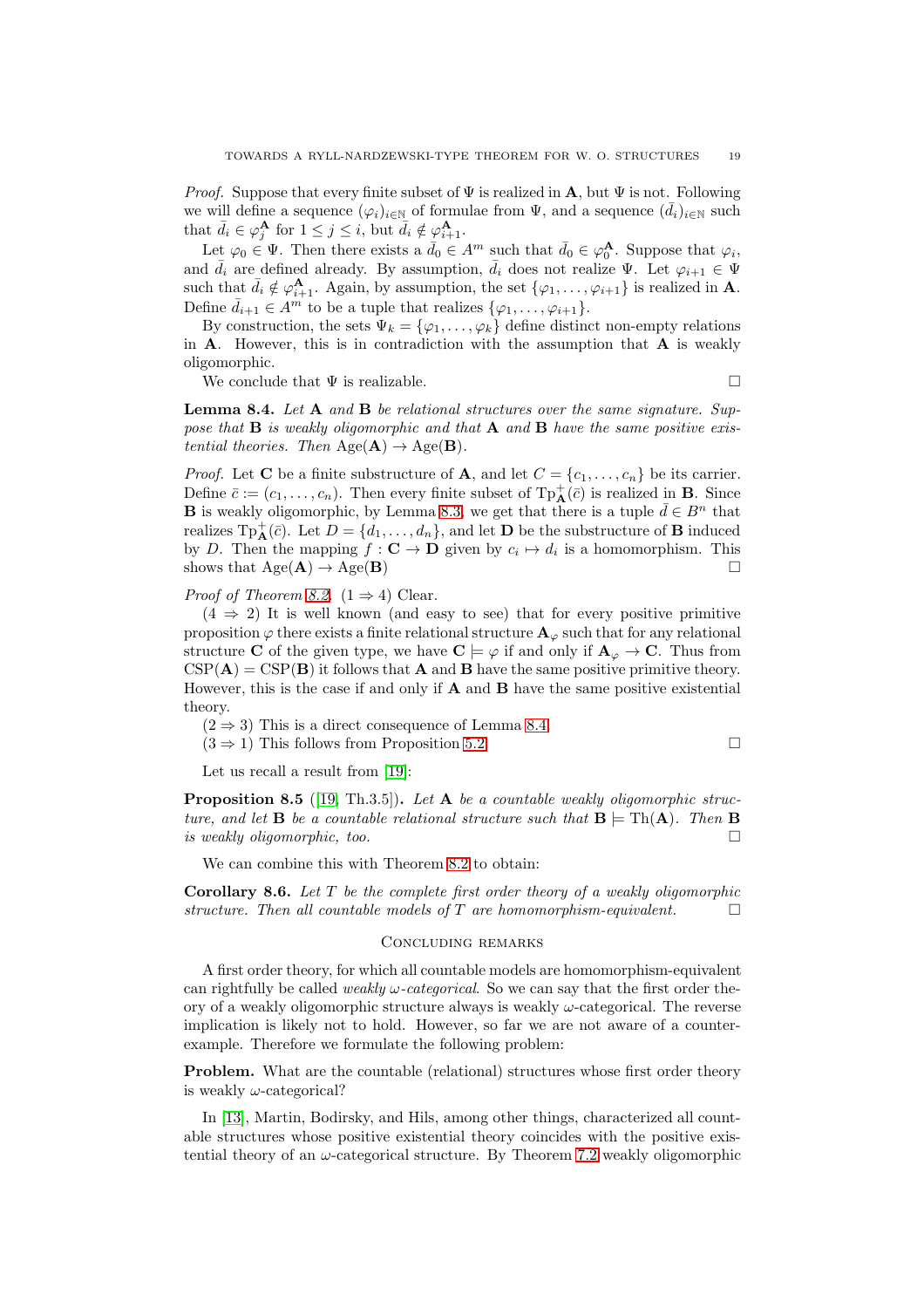structures fall under their classification. In view of Theorem [8.2,](#page-17-1) it should be possible to use the result from [\[13\]](#page-19-23) in the proof of Theorem [7.2.](#page-16-2) However, we decided against this way, since our elementary techniques give a better idea of the  $\omega$ -categorical structure inside of a weakly oligomorphic structure. Indeed, in many cases (in particular for homomorphism homogeneous structures) our technique does not only yield the existence of an  $\omega$ -categorical substructure but a concrete description (cf. Example [6.11\)](#page-16-3).

#### **REFERENCES**

- <span id="page-19-21"></span>[1] B. Bauslaugh. Core-like properties of infinite graphs and structures. Discrete Math., 138(1-3):101–111, 1995. 14th British Combinatorial Conference (Keele, 1993).
- <span id="page-19-22"></span><span id="page-19-0"></span>[2] A. Bonato and D. Delić. The monoid of the random graph. Semigroup Forum,  $61(1):138-148$ , 2000.
- [3] P. J. Cameron. *Oligomorphic permutation groups*, volume 152 of *London Mathematical So*ciety Lecture Note Series. Cambridge University Press, Cambridge, 1990.
- <span id="page-19-7"></span>[4] P. J. Cameron and D. C. Lockett. Posets, homomorphisms and homogeneity. Discrete Math., 310(3):604–613, 2010.
- <span id="page-19-1"></span>[5] P. J. Cameron and J. Nešetřil. Homomorphism-homogeneous relational structures. Combin. Probab. Comput., 15(1-2):91–103, 2006.
- <span id="page-19-2"></span>[6] I. Dolinka. A characterization of retracts in certain Fraïssé limits. Mathematical Logic Quarterly, 58(1-2):46–54, 2012.
- <span id="page-19-3"></span>I. Dolinka. The Bergman property for endomorphism monoids of some Fraïssé limits. Forum Mathematicum, 2012 (to appear).
- <span id="page-19-8"></span>[8] I. Dolinka and D. Mašulović. Remarks on homomorphism-homogeneous lattices and semilattices. Monatsh. Math., 164(1):23–37, 2011.
- <span id="page-19-20"></span>[9] R. Fraïssé. Sur certaines relations qui généralisent l'ordre des nombres rationnels. C. R. Acad. Sci. Paris, 237:540–542, 1953.
- <span id="page-19-17"></span><span id="page-19-9"></span>[10] W. Hodges. A shorter model theory. Cambridge University Press, Cambridge, 1997.
- [11] A. Ilić, D. Mašulović, and U. Rajković. Finite homomorphism-homogeneous tournaments with loops. J. Graph Theory,  $59(1):45-58$ ,  $2008$ .
- <span id="page-19-10"></span>[12] É. Jungábel and D. Mašulović. Homomorphism-homogeneous monounary algebras. Mathematica Slovaca, (to appear).
- <span id="page-19-23"></span>[13] B. Martin, M. Bodirsky, and M. Hils. On the Scope of the Universal-Algebraic Approach to Constraint Satisfaction. ArXiv e-prints, Sept. 2009.
- <span id="page-19-14"></span>[14] D. Mašulović. On the complexity of deciding homomorphism-homogeneity for finite algebras. submitted manuscript, 12pp.
- <span id="page-19-19"></span><span id="page-19-11"></span>[15] D. Mašulović. Weakly oligomorphic clones. (manuscript).
- <span id="page-19-12"></span>[16] D. Mašulović. Homomorphism-homogeneous partially ordered sets.  $Order$ ,  $24(4):215-226$ , 2007.
- [17] D. Mašulović. Some classes of finite homomorphism-homogeneous point line geometries. Combinatorica, to appear.
- <span id="page-19-13"></span>[18] D. Mašulović, R. Nenadov, and N. Škorić. On finite reflexive homomorphism-homogeneous binary relational systems. Discrete Mathematics, 311(21):2543–2555, 2011.
- <span id="page-19-16"></span>[19] D. Mašulović and M. Pech. Oligomorphic transformation monoids and homomorphismhomogeneous structures. Fund. Math., 212(1):17–34, 2011.
- <span id="page-19-4"></span>[20] M. Pech. Local Methods for Relational Structures and their Weak Krasner Algebras. PhD thesis, University of Novi Sad, 2009.
- <span id="page-19-5"></span>[21] M. Pech. Endolocality meets homomorphism-homogeneity - a new approach in the study of relational algebras. Algebra Universalis, 66(4):355–389, 2011.
- <span id="page-19-6"></span>[22] M. Ponjavić. On the structure of the poset of endomorphism monoids of central relations. In I. Chajda et al., editors, Proceedings of the 68th workshop on general algebra, Dresden, Germany and of the summer school 2004 on general algebra and ordered sets, Malá Morávka, Czech Republic, volume 16 of Contributions to General Algebra, pages 189–197, Klagenfurt, 2005. Verlag Johannes Heyn.
- <span id="page-19-18"></span>[23] R. Pöschel and L. A. Kalužnin. Funktionen- und Relationenalgebren, volume 15 of Mathematische Monographien [Mathematical Monographs]. VEB Deutscher Verlag der Wissenschaften, Berlin, 1979. Ein Kapitel der diskreten Mathematik. [A chapter in discrete mathematics].
- <span id="page-19-15"></span>[24] M. Rusinov and P. Schweitzer. Homomorphism-homogeneous graphs. J. Graph Theory, 65(3):253–262, 2010.